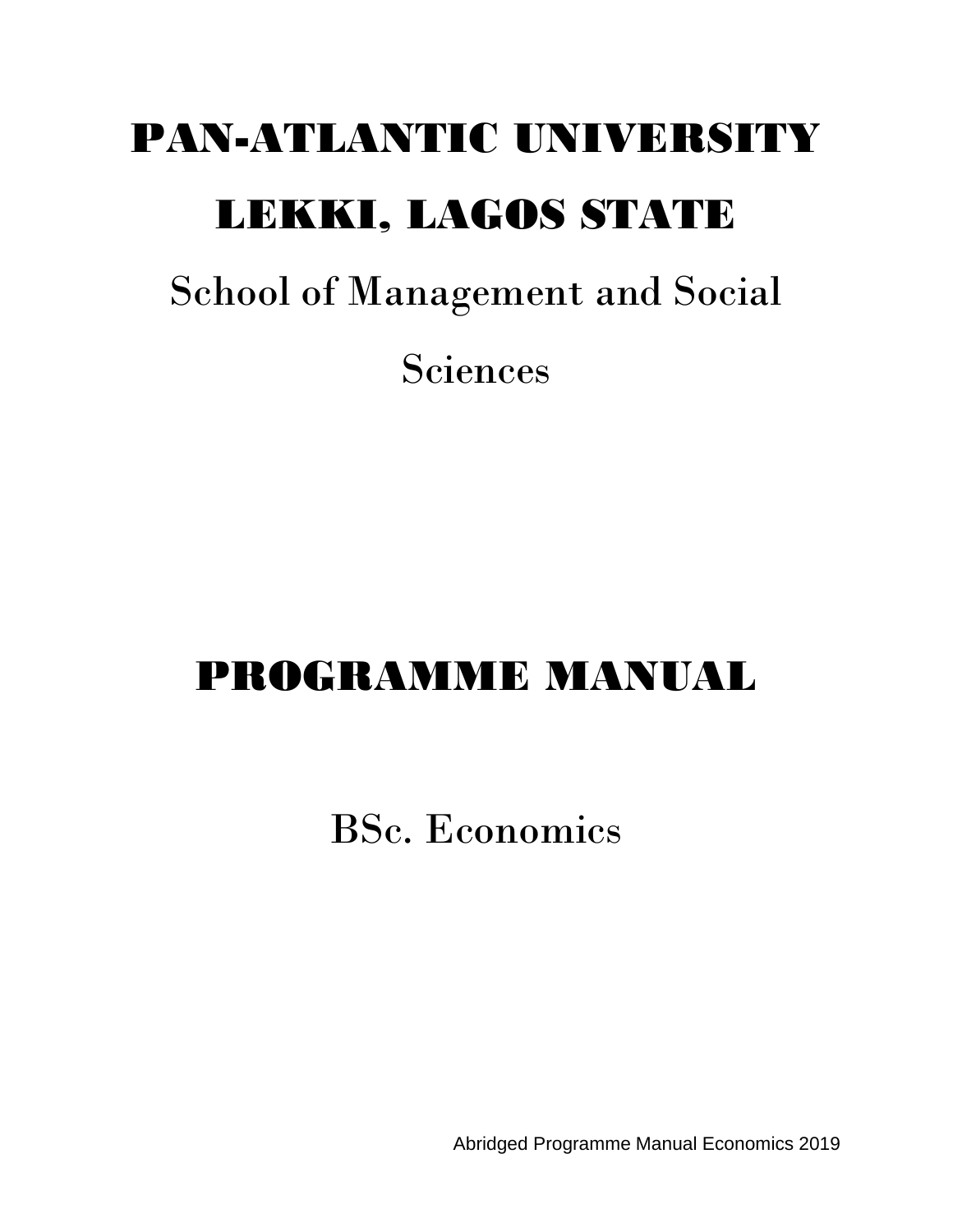# PAN-ATLANTIC UNIVERSITY

### **SCHOOL OF MANAGEMENT AND SOCIAL SCIENCES**

### **1.0.Mission**

The mission of the School of Management and Social Sciences is as follows:

*The School of Management and Social Sciences (SMSS) is a community of people committed to creating and transmitting management and business knowledge based on a Christian conception of the human person and of economic activity and relevant to Nigeria and Africa at large. We strive to be a world-class business school which will have a significant impact on the practice of management. In order to achieve this mission the School seeks to:*

- *Provide high potential professionals with a general management education which stresses professional ethics and service to the community through the practice of management.*
- *Have a positive impact on the professional and ethical standards of business management in Nigeria*
- *Make intellectual contributions which a) support the practice of management; b) contribute to the advancement of the management disciplines; and c) create high quality teaching materials.*

### **2.0.Basic Principles**

The following are the basic principles which will inform the teaching imparted in the BSc programmes of the School of Management and Social Sciences:

a) Human beings are moral beings whose behaviour is not mechanically determined by either internal or external factors and who cannot attain fulfilment if they restrict their activity to the pursuit of their own individual interests.

b) The purpose of business organisations is not restricted to producing profits for their owners nor can the objective of maximising profit be the supreme standard of decision. Business organisations are members of larger societies and must contribute to their common good. The activities of business organisations must also be compatible with - and contribute to - the full human development of those who work in them.

c) Business organisations are not mere production units. First and foremost they must be human communities where all have an opportunity to participate and contribute responsibly to the common good of the organisation and that of society.

d) Business organisations are not justified in creating and marketing products or services by the mere fact that a demand for them exists or can be created. The value of the organisation's activity ultimately depends on its serving authentic human needs and values.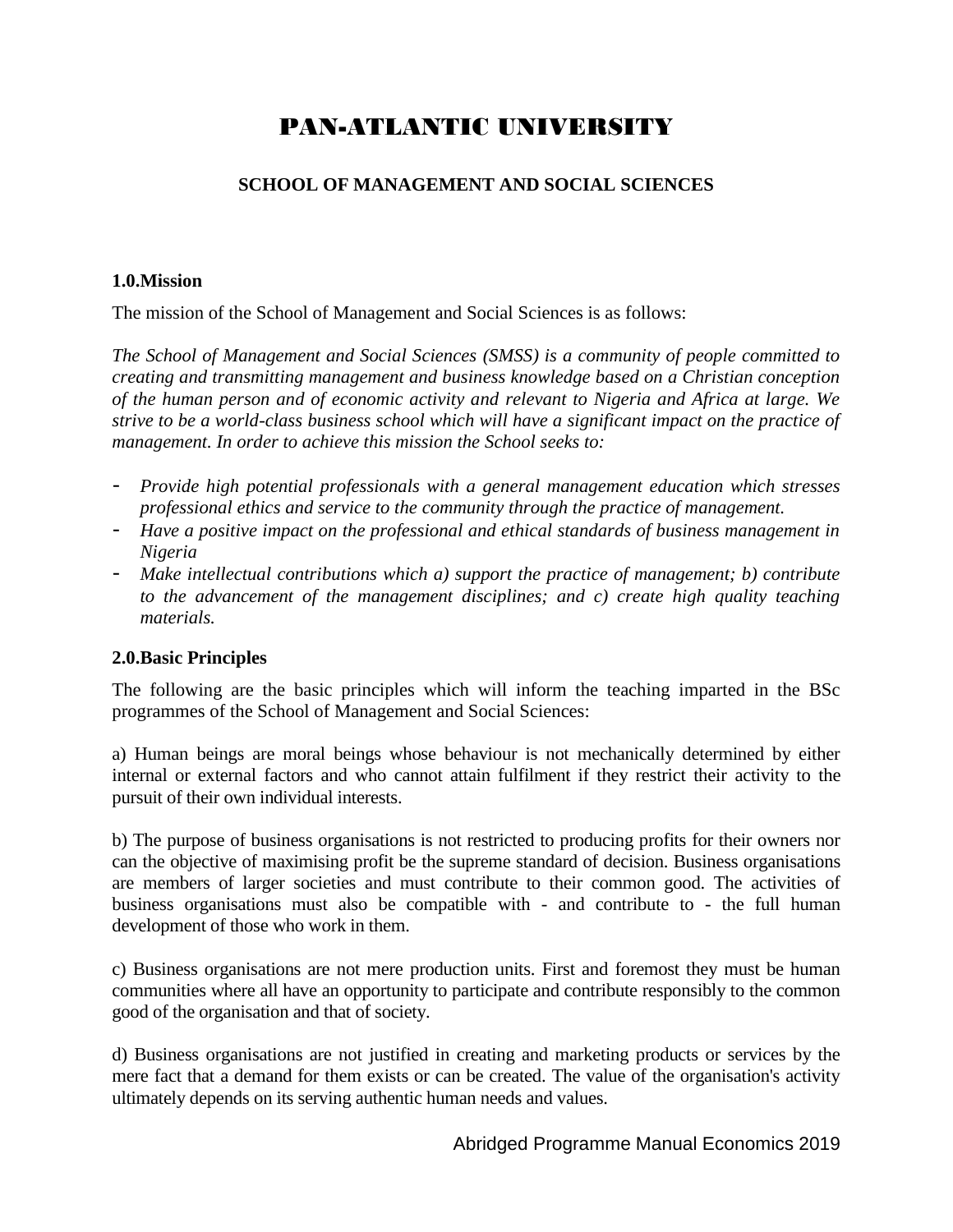e) Business organisations must respect the dignity of all the human persons (employees, customers, suppliers...) with whom they relate in the exercise of their activity. A person's dignity is not respected when one chooses to harm him or her, even if this is done as a means to attain some desirable objective. When harm to a person results as a collateral effect of an action which pursues other objectives, the dignity of the person harmed is not respected if that action has been performed without a serious, proportionate reason.

### **3.0.Philosophy**

The degree programme in Economics is intended to provide a solid foundation of knowledge and skills needed to understand and make contributions to the development of Nigeria and the global community through a thorough understanding of the workings of an economy and the constructive use of that knowledge in a range of settings.

Emphasis will be given to the development of critical thinking, deductive and inductive reasoning skills. Graduates will be able to abstract, using simplified models that identify the essence of a problem, to analyze and reason  $-$  both inductively and deductively  $-$ , to marshal evidence, to assimilate structure and analyze quantitative and qualitative data, to communicate concisely the results to a wide audience, including those with no training in Economics, and to think of the limits of one's analysis in a broader socio-economic context. They will have the ability to draw economic policy inferences and to recognize the potential constraints to their implementation. They will acquire a capacity for ethical and competent professional performance.

### **4.0.Objectives**

The objectives of the Economics programme are to:

i. provide training in the principles of economics and their application appropriate to a degree in economics and, in the future, to possible joint degrees and combined studies, for example Economics and Finance.

ii. stimulate students intellectually through the study of economics and to lead them to appreciate its application to a range of problems and its relevance in a variety of contexts.

iii. provide a firm foundation of knowledge about the workings of an economy and to develop the relevant skills for the constructive use of that knowledge in a range of settings.

iv. develop in the students a) the ability for objective and critical judgment and enable them to observe, understand, analyze and synthesize socio-economic, political and environmental problems using social science methods and techniques; b) the ability to apply the analytical tools, knowledge and skills acquire to the solution of society's economic problems; c) the capacity to develop values in consonance with hard work, probity, commitment, discipline and patriotism; d) the ability to understand and influence human behavior, and to grasp the relationship between human behavior and the socio-economic and socio-cultural environment.

v. equip students with appropriate tools of analysis to tackle issues and problems of economic policy.

vi. develop in students, through the study of economics, a range of transferable skills that will be of value in employment and self-employment.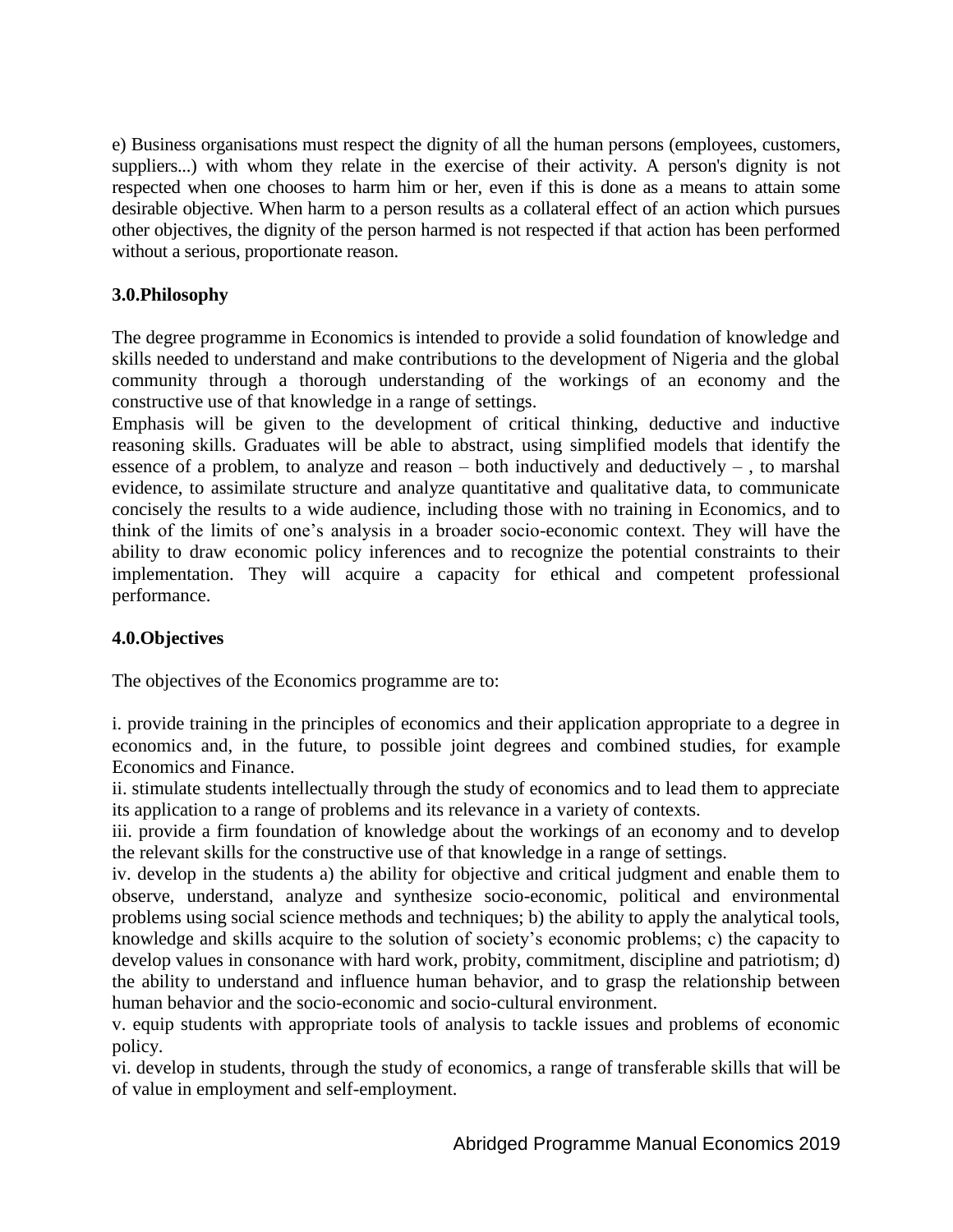vii. provide students with good decision making skills that take into account the laws of economics and sound ethical principles, and with analytical skills and the ability to develop simplified frameworks for studying the real world.

viii. ensure that students achieve a functional level of computer literacy. To help students develop appropriate leadership, interpersonal, organizational and entrepreneurial skills.

### **5.0.Admission and Matriculation Requirements**

Candidates for the Bachelor of Science degree shall be accepted for a four-year programme through the Unified Tertiary Matriculation Examination (UTME) and for a three-year programme through direct entry. Admission into the four-year programme shall be based on the candidate's performance at both the UTME and the post-UTME screening of the Pan-Atlantic University. In addition, the candidate should have a General Certificate of Education (GCE) Ordinary Level pass, or its equivalent, with at least five credits that must include English Language, Economics and Mathematics.

Candidates with post-secondary school certificates such as Advanced Level GCE (two A' Level credits), OND, NCE, and IB (International Baccalaureate) as well as some experience in business organizations, shall be considered for the three-year Bachelor of Science programme through direct entry. They must submit to JAMB a Direct Entry form together with evidence of their credentials at the same time as they submit their application to PAU online.

### **6.0. The Semester Course System**

**6.1.** The undergraduate programmes will be run on the Semester Course basis. There shall ordinarily be two semesters in an academic year, except the University Council through Senate shall provide otherwise.

**6.2.** Instruction in the programme shall be by courses.

**6.3.** There shall be four levels of courses in line with the years of study. Level or year I courses are 100, 111 etc. and Level II or year II courses are 200, 211 etc.

**6.4.** Students will be required to complete their registration for the courses within the period stipulated by the School. Amendment of this registration will be allowed through the addition or deletion of courses but it must take place within three weeks of the commencement of lectures.

### **7.0. Examinations and Grading System**

**7.1.** Students will be evaluated through a combination of Continuous Assessment Tests (30%), End-of-Semester Examinations (65%) and Class participation (5%)

To be eligible to sit for any examinations, students will be expected to attend a minimum of 80% of the lectures of any course registered for. The School reserves the right to prevent any defaulting student from sitting for the relevant examination.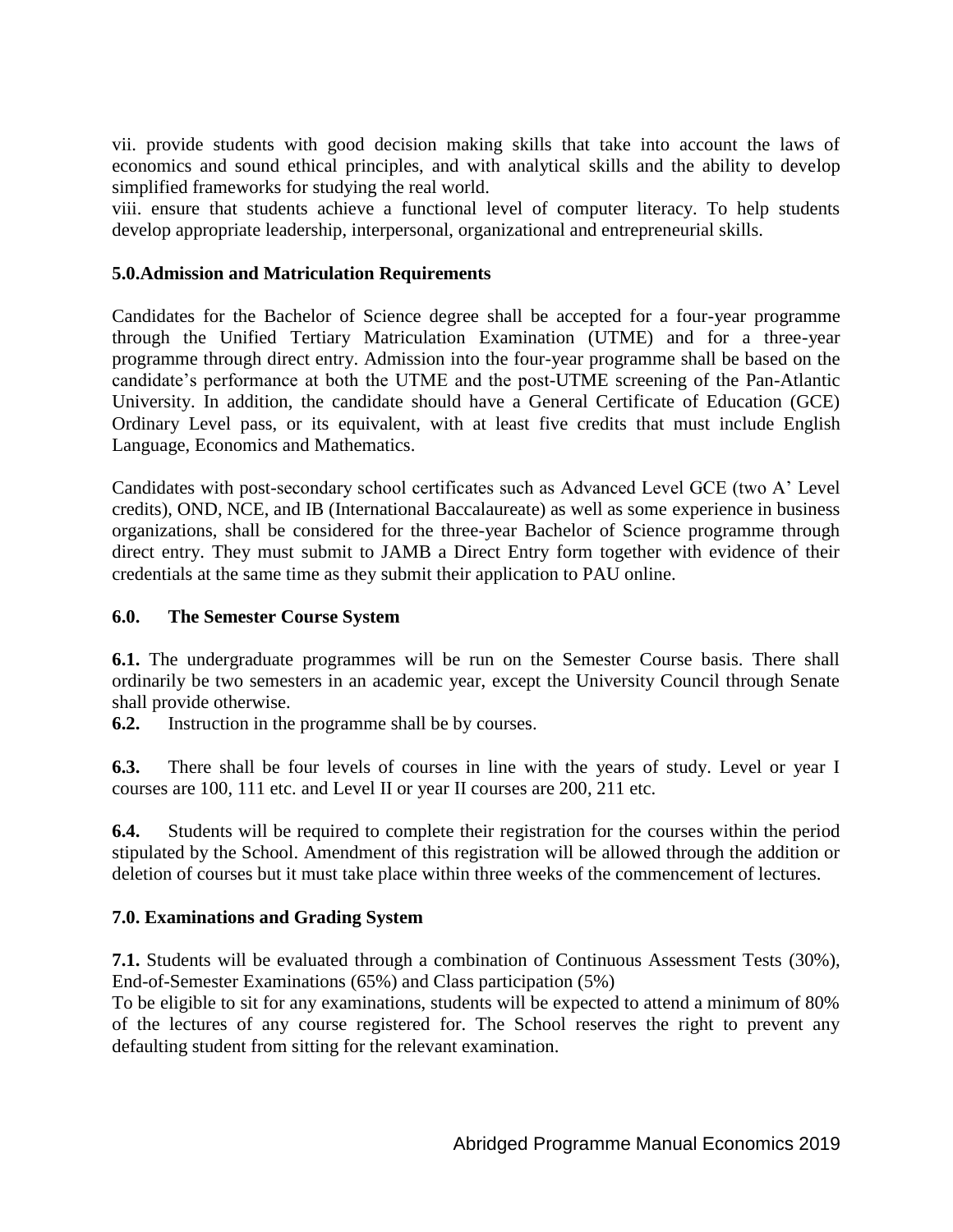All courses registered for will be taken into consideration during the computation of results. Students will not be credited for courses which they did not register for even if they are inadvertently allowed to take the examinations and pass them.

Failure to take the examination in a course for which one has registered will attract a score of 0.0, which will have the consequent effect of lowering the student's Grade Point Average.

**7.2.** Special examinations to enable a student graduate may in exceptional circumstances be held by order of Senate.

| Per cent score | <b>Grade point</b> | <b>Letter Grade</b> |
|----------------|--------------------|---------------------|
| $70 - 100$     | 5.0                |                     |
| $60 - 64.9$    | 4.0                |                     |
| $50 - 59.9$    | 3.0                | $\subset$           |
| $45 - 49.9$    | 2.0                |                     |
| $0 - 44.9$     | $( )_1()$          | н                   |

**7.3.** Grades will be awarded based on the scores of the students as follows:

For the purpose of description, a score below 2 Grade Points constitutes a failure. The following qualifications shall be applied to the grades:

|              | Very Good        |
|--------------|------------------|
| B            | Good             |
| $\mathsf{C}$ | Fair             |
| D            | Pass             |
| F            | Poor Performance |

To obtain the Cumulative Grade Point Average (CGPA) of the student, the grade point assigned to the mark obtained in each course is multiplied by the units of that course. The total from all the courses is added up to give the total weighted grade point. This total is then divided by the total number of units taken by the student to give the grade point average.

For the purpose of calculating a student's CGPA, grades obtained in ALL the courses, whether compulsory or optional and whether passed or failed, must be included in the computation.

### **8.0. Retention and Progression**

To remain in the School, students will be required to ensure that their CGPA does not fall below a certain minimum standard. A student must pass all the specified courses, and obtain a minimum CGPA of 1.5 at the end of every session. Any student who does not meet this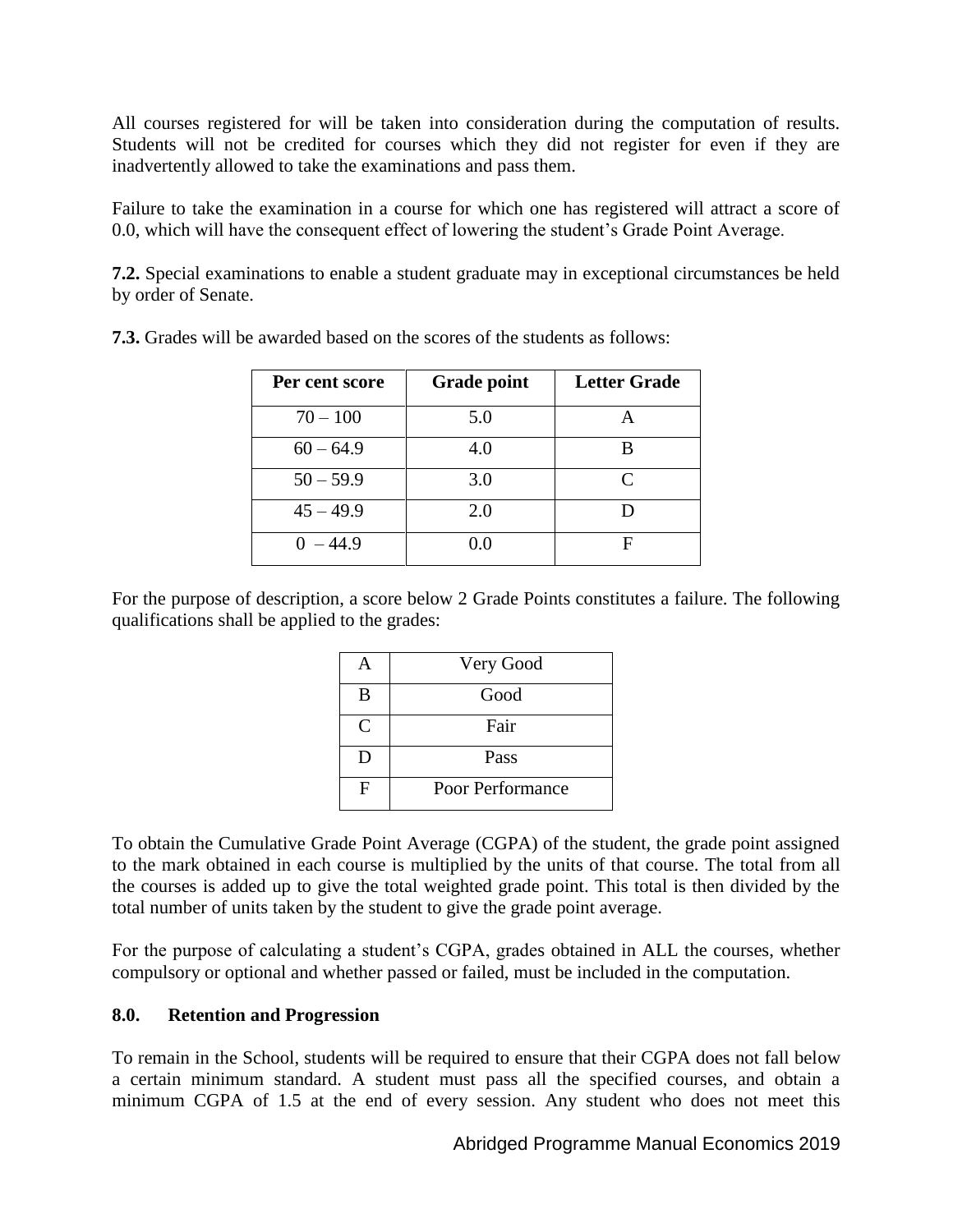requirement will be placed on probation. If after one year on probation the CGPA remains below 1.5, the student shall be asked to withdraw.

A student on probation should register for a maximum of 18 credit units.

### **9.0. Period of Study and Requirements for the Award of a Degree**

The normal period of study for a degree shall be eight semesters. The minimum number of course units for the award of a degree shall be 147 for JAMB and 110 for direct entry students.

The determination of the class of degree shall be based on the weighted grade points of all the courses taken. The award of the degree shall be dependent on the student having obtained a Cumulative Grade Point Average of at least 1.5 in addition to fulfilling other minimum requirements for an honours degree.

| <b>Class of Degree</b>                 | <b>Cumulative GPA</b> |
|----------------------------------------|-----------------------|
| <b>First Class</b>                     | $4.50 - 5.00$         |
| Second Class ( <i>Upper Division</i> ) | $3.50 - 4.49$         |
| Second Class (Lower Division           | $2.40 - 3.49$         |
| Third Class                            | $1.50 - 2.39$         |
| Fail                                   | Less than 1.5         |

The following classes of degree are approved for the CGPA indicated:

The maximum number of semesters for the award of an honours degree shall be twelve semesters.

### **10.0. Graduation Requirements**

To qualify for the award of a degree of the Pan-Atlantic University, a student is required to have:

- i. Completed and passed the prescribed number of units including all compulsory courses specified by the University.
- ii. Completed and met the standards for all required and elective courses.
- iii. Obtained the prescribed minimum CGPA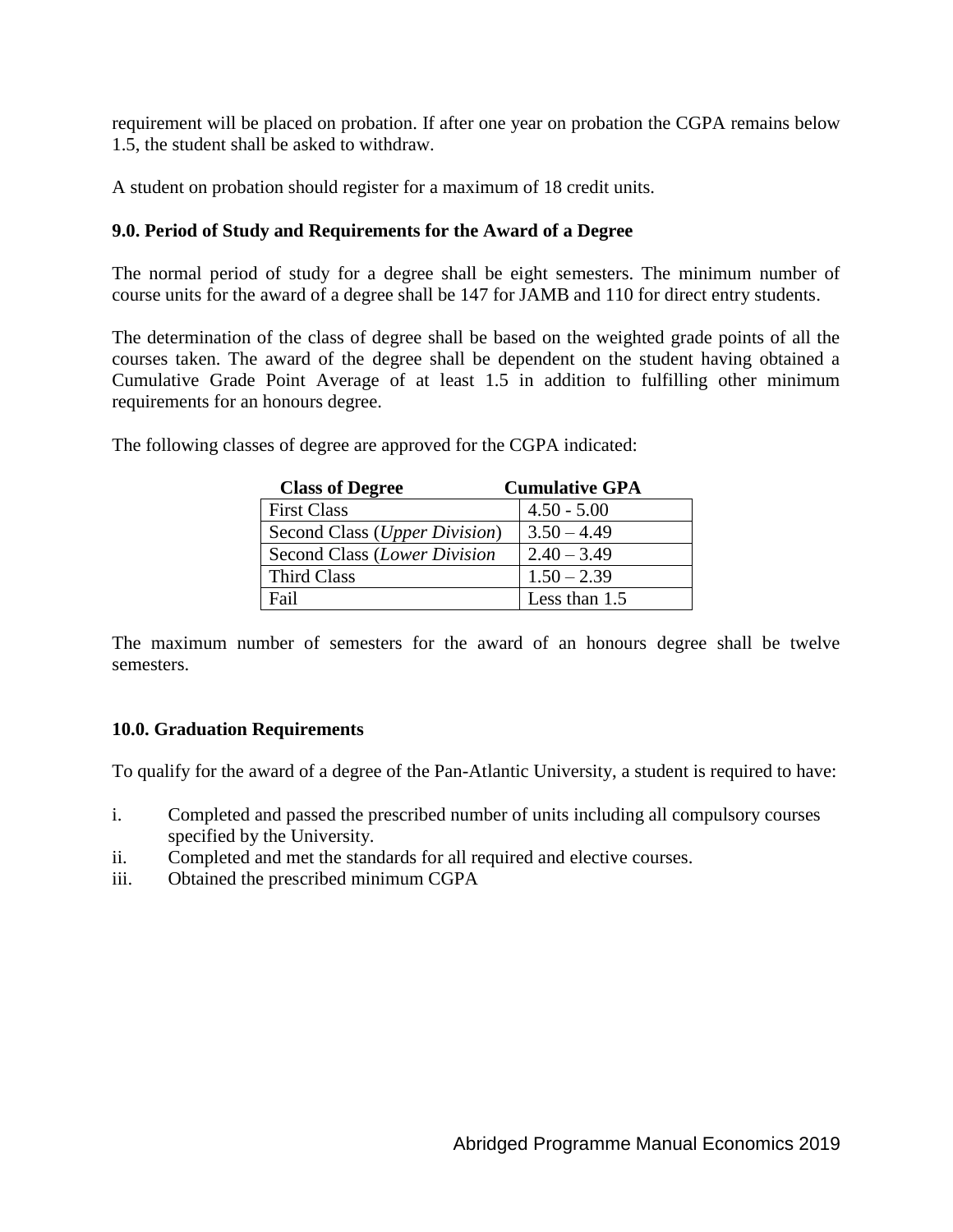# **11.0. CURRICULUM FOR B.Sc DEGREE IN ECONOMICS**

|              | 1 <sup>st</sup> Semester | $2nd$ Semester | <b>Total</b> |
|--------------|--------------------------|----------------|--------------|
| 100 Level    | 21                       | 19             | 40           |
| 200 Level    | 18/19                    | 18             | 36/37        |
| 300 Level    | 21                       | 20             | 41           |
| 400 Level    | 18                       | 18             | 36           |
| <b>Total</b> | 78/79                    | 75             | 153/154      |

## **Summary of Units by Level**

# YEAR 1,  $1^{\text{st}}$  semester

| <b>CODE</b>   | <b>SUBJECT</b>                                 | <b>STATUS</b> | <b>CREDIT LOAD</b>          |
|---------------|------------------------------------------------|---------------|-----------------------------|
| <b>ECO111</b> | Principles of Economics I                      |               |                             |
| <b>ECO112</b> | <b>Introductory Mathematics for Economists</b> |               | 3                           |
| <b>ACC101</b> | Principles of Accounting I                     | $\subset$     |                             |
| <b>GST101</b> | Communication in English I                     |               |                             |
| <b>GST102</b> | Introduction to Christian Theology             |               | 3                           |
| <b>GST103</b> | Use of Library, Study Skills and ICT           |               | ∍                           |
| <b>GST104</b> | Logic, Philosophy and Human Existence          |               | 3                           |
| <b>BUS101</b> | Elements of Management I                       | E             | $\mathcal{D}_{\mathcal{L}}$ |
|               |                                                |               |                             |
|               | <b>TOTAL</b>                                   |               | 21                          |

### YEAR 1, 2<sup>nd</sup> semester

| ********      |                                        |               |                    |
|---------------|----------------------------------------|---------------|--------------------|
| <b>CODE</b>   | <b>SUBJECT</b>                         | <b>STATUS</b> | <b>CREDIT LOAD</b> |
| <b>ECO121</b> | Principles of Economics II             |               | 3                  |
| <b>ECO122</b> | Introduction to Money and Banking      | E             | 2                  |
| <b>ACC102</b> | Principles of Accounting II            |               | 3                  |
| <b>ICT221</b> | <b>Applications of Computers</b>       |               | $\overline{2}$     |
| <b>GST105</b> | Communication in English II            |               | $\overline{2}$     |
| GST106        | History and Philosophy of Science      |               | $\overline{2}$     |
| <b>GST107</b> | <b>World Civilizations</b>             |               | っ                  |
| <b>GST108</b> | Introduction to Quantitative Reasoning |               | 3                  |
| <b>LAW121</b> | Commercial Law                         | E             | $\overline{2}$     |
|               | One elective from any of the above     |               |                    |
|               | TOTAL                                  |               | 19                 |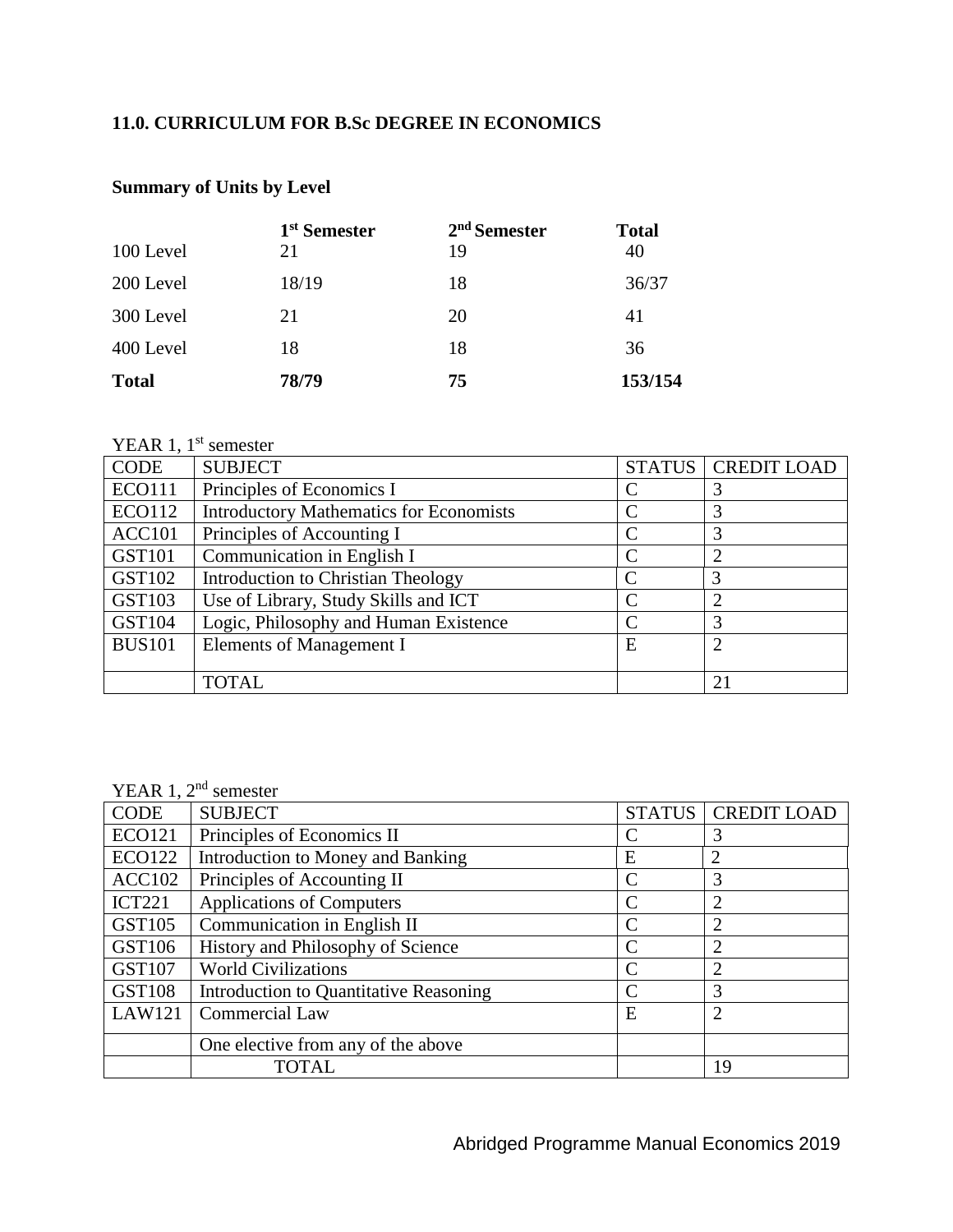|               | YEAR 2, $1st$ semester                          |               |                    |
|---------------|-------------------------------------------------|---------------|--------------------|
| <b>CODE</b>   | <b>SUBJECT</b>                                  | <b>STATUS</b> | <b>CREDIT LOAD</b> |
| <b>ECO211</b> | Introduction to Microeconomics                  |               | 3                  |
| ECO212        | Mathematics for Economists I                    | C             | $\overline{2}$     |
| ECO213        | Structure of the Nigerian Economy               |               | 3                  |
| <b>ECO214</b> | <b>Introduction to Statistics</b>               |               | $\overline{2}$     |
| <b>GST201</b> | Communication in English III                    |               | $\overline{2}$     |
| <b>ENT201</b> | Entrepreneurship I                              |               | $\overline{2}$     |
| <b>GST202</b> | Philosophical Anthropology                      |               | $\overline{2}$     |
| ACC201        | <b>Financial Accounting</b>                     | E             | 3                  |
| <b>BUS302</b> | Theories of Human Resources (Management Theory) | E             | $\overline{2}$     |
| <b>FIN201</b> | Introduction to Finance I                       | E             | $\overline{2}$     |
|               | At least 2 units elective from any of the above |               |                    |
|               | <b>TOTAL</b>                                    |               | 18/19              |

YEAR 2, 2<sup>nd</sup> semester

| <b>CODE</b>    | <b>SUBJECT</b>                                  | <b>STATUS</b> | <b>CREDIT LOAD</b> |
|----------------|-------------------------------------------------|---------------|--------------------|
| <b>ECO221</b>  | <b>Introduction to Macroeconomics</b>           |               | 3                  |
| <b>ECO222</b>  | Mathematics for Economists II                   |               | $\overline{2}$     |
| <b>ECO223</b>  | <b>Statistics for Economists</b>                |               | $\overline{2}$     |
| <b>ECO224</b>  | <b>Labour Economics</b>                         | E             | $\overline{2}$     |
| <b>ECO225</b>  | Urban and Regional Economics                    | E             | $\overline{2}$     |
| <b>BUS201</b>  | <b>Business Communication</b>                   | E             | $\overline{2}$     |
| <b>BUS306</b>  | Human Resource Management                       | E             | $\overline{2}$     |
| <b>FIN 202</b> | Introduction to Finance II                      | E             | $\overline{2}$     |
| ACC203         | Financial Accounting II                         | E             | 3                  |
| <b>GST203</b>  | Communication in English IV                     |               | $\overline{2}$     |
| <b>ENT202</b>  | Entrepreneurship II                             |               | $\overline{2}$     |
| <b>GST204</b>  | Peace Studies, Conflict Resolution and Ethics   |               | 3                  |
|                | At least 4 units elective from any of the above |               |                    |
|                | <b>TOTAL</b>                                    |               | 18                 |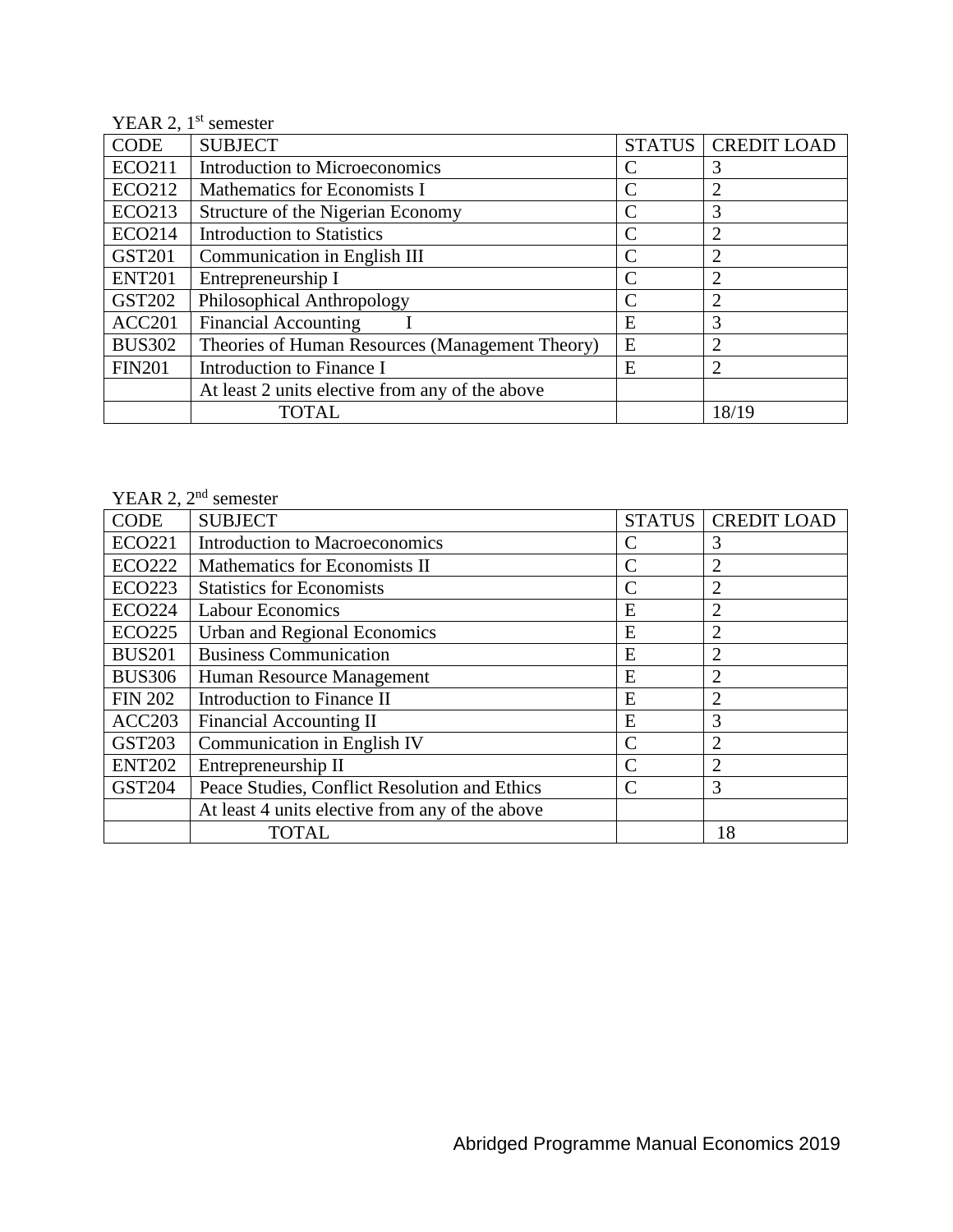|               | YEAR 3, $1st$ semester                          |               |                    |
|---------------|-------------------------------------------------|---------------|--------------------|
| <b>CODE</b>   | <b>SUBJECT</b>                                  | <b>STATUS</b> | <b>CREDIT LOAD</b> |
| <b>ECO311</b> | Intermediate Microeconomics                     | $\mathsf{C}$  | 3                  |
| <b>ECO312</b> | History of Economic Thought I                   |               | $\overline{2}$     |
| <b>ECO313</b> | <b>Introductory Econometrics</b>                |               | 3                  |
| <b>ECO314</b> | Project Evaluation I                            |               | 2                  |
| <b>ECO315</b> | <b>Development Economics</b>                    |               | 3                  |
| <b>ECO316</b> | <b>International Economics</b>                  | E             | 2                  |
| <b>ECO317</b> | <b>Public Sector Economics I</b>                | E             | $\overline{2}$     |
| <b>ECO318</b> | <b>Monetary Economics</b>                       | E             | $\overline{2}$     |
| <b>ECO319</b> | <b>Mathematical Economics</b>                   | E             | $\overline{2}$     |
| <b>GST301</b> | Communication in English V                      |               | $\overline{2}$     |
| <b>GST302</b> | Life Skills and Personal Effectiveness          |               | $\overline{2}$     |
| ACC309        | <b>Management Accounting</b>                    | E             | 3                  |
|               | At least 4 units elective from any of the above |               |                    |
|               | <b>TOTAL</b>                                    |               | 21                 |

# YEAR 3, 2<sup>nd</sup> semester

| <b>CODE</b>   | <b>SUBJECT</b>                                  | <b>STATUS</b> | <b>CREDIT LOAD</b> |
|---------------|-------------------------------------------------|---------------|--------------------|
| <b>ECO321</b> | <b>Intermediate Macroeconomics</b>              |               | 3                  |
| <b>ECO322</b> | History of Economic Thought II                  |               | $\overline{2}$     |
| <b>ECO323</b> | <b>Project Evaluation II</b>                    |               | $\overline{2}$     |
| <b>ECO324</b> | <b>Research Methods in Economics</b>            |               | $\overline{2}$     |
| <b>ECO325</b> | Economics Internship Programme                  | $\subset$     | 3                  |
| <b>ECO326</b> | <b>International Finance</b>                    | E             | $\overline{2}$     |
| <b>ECO327</b> | <b>Public Sector Economics II</b>               | E             | $\overline{2}$     |
| GST303b       | Communication in English VI                     |               | 2                  |
| <b>GST303</b> | <b>Nigerian Peoples and Cultures</b>            |               | $\overline{2}$     |
| <b>FIN302</b> | <b>Financial Institutions</b>                   | E             | $\overline{2}$     |
|               | At least 4 units elective from any of the above |               |                    |
|               | <b>TOTAL</b>                                    |               | 20                 |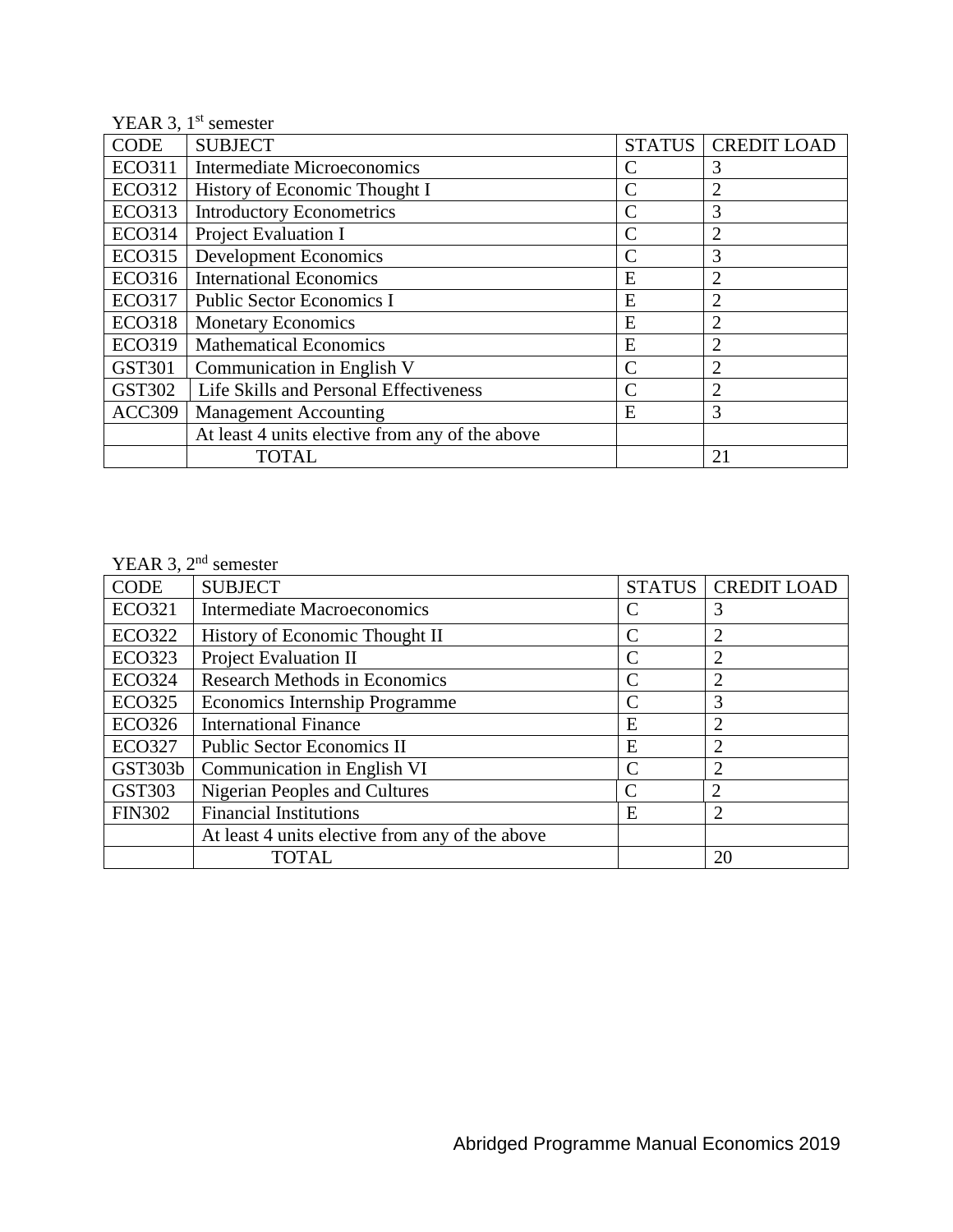|               | YEAR 4, $1st$ semester                          |               |                    |
|---------------|-------------------------------------------------|---------------|--------------------|
| CODE          | <b>SUBJECT</b>                                  | <b>STATUS</b> | <b>CREDIT LOAD</b> |
| ECO411        | <b>Advanced Microeconomics</b>                  |               | 3                  |
| <b>ECO412</b> | <b>Development Planning</b>                     |               | 3                  |
| <b>ECO413</b> | <b>Political Economy</b>                        |               | 3                  |
| <b>ECO414</b> | <b>Advanced Statistical Theory</b>              | E             | $\overline{2}$     |
| <b>ECO415</b> | Econometrics                                    | E             | $\overline{2}$     |
| <b>ECO416</b> | <b>Monetary Policy</b>                          | E             | 2                  |
| <b>ECO417</b> | <b>Agricultural Economics</b>                   | E             | $\overline{2}$     |
| <b>BUS301</b> | <b>Business Ethics</b>                          |               | 3                  |
| <b>BUS304</b> | Social and Political Environment of Business    | E             | 3                  |
| <b>FIN401</b> | <b>Banking and Finance</b>                      | E             | $\overline{2}$     |
|               | At least 6 units elective from any of the above |               |                    |
|               | <b>TOTAL</b>                                    |               | 18                 |

### YEAR 4, 2<sup>nd</sup> semester

| 1 LI NN T, L<br><b>CODE</b> | ovincour<br><b>SUBJECT</b>                      | <b>STATUS</b>  | <b>CREDIT</b>               |
|-----------------------------|-------------------------------------------------|----------------|-----------------------------|
|                             |                                                 |                |                             |
|                             |                                                 |                | <b>LOAD</b>                 |
| <b>ECO421</b>               | <b>Advanced Macroeconomics</b>                  | C              | 3                           |
| <b>ECO422</b>               | <b>Economics of Production</b>                  | $\mathcal{C}$  | 3                           |
| <b>ECO423</b>               | <b>Fiscal Policy</b>                            | $\overline{C}$ | 2                           |
| <b>ECO424</b>               | <b>Advanced Mathematical Economics</b>          | Е              | $\overline{2}$              |
| <b>ECO425</b>               | <b>Operations Research</b>                      | E              |                             |
| <b>ECO426</b>               | Petroleum and Energy Economics                  | E              | $\mathcal{D}_{\mathcal{A}}$ |
| <b>ECO427</b>               | <b>Industrial Economics</b>                     | E              | $\overline{c}$              |
| <b>ECO428</b>               | <b>Health Economics</b>                         | E              |                             |
| <b>ECO429</b>               | Research Project / Original Essay               | $\mathcal{C}$  | 6                           |
|                             | At least 4 units elective from any of the above |                |                             |
|                             | <b>TOTAL</b>                                    |                | 18                          |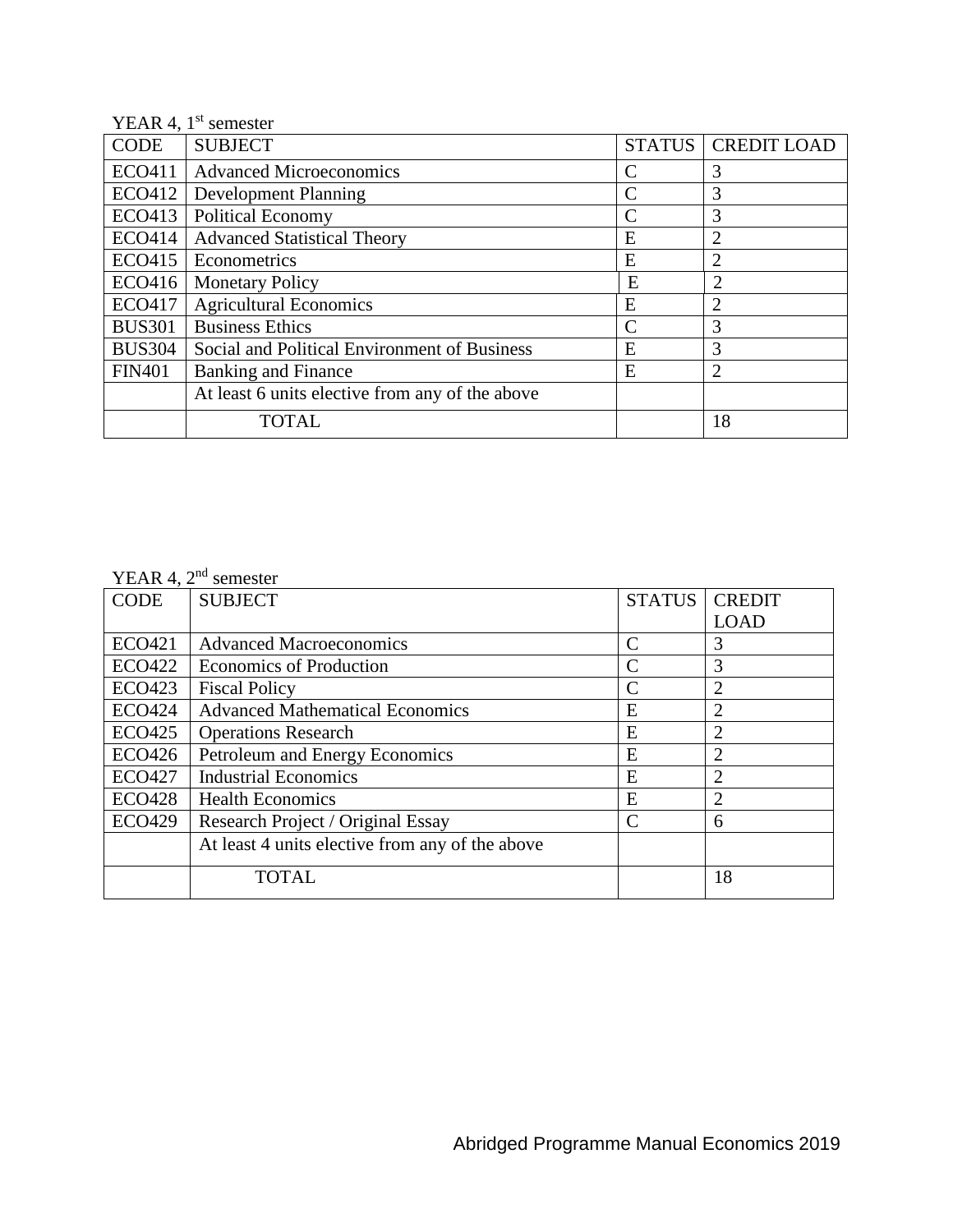#### **12.0. DETAILED COURSE DESCRIPTION**

#### **University General Courses**

### **GST101 Communication in English I 2C**

Effective communication and writing in English. Language skills. This course is an overview of grammatical structure. Attention will be paid to the parts of speech (nouns, pronouns, verbs, prepositions, adjectives, adverbs, conjunctions, and interjections) as well as markers of noun (articles, quantifiers predetermines, demonstratives) and modality in verb use. The course will also study phrases and clauses, sentence structure, the sentence in use, punctuation, capitalization and spelling. It will provide an introduction to paragraph structure, critical thinking in writing, speech planning and organization.

#### **GST102 Introduction to Christian Theology 3C**

The Existence of God. Revelation: the Bible. Supernatural Faith; God's Nature and Action. The Holy Trinity. Creation. Elevation to the Supernatural Order and original Sin. Jesus Christ, True God and True Man. The Incarnation. The Passion and Death on the Cross. The Resurrection, Ascension and Second Coming; The Holy Spirit, the Holy Catholic Church. The Communion of Saints and the Forgiveness of Sins. History of the Church. The Church and the State. The Resurrection of the Body and Life Everlasting. Introduction to the Liturgy and the Sacraments: Baptism and Confirmation, The Eucharist, Penance, Anointing of the Sick, Holy Orders, Marriage. Freedom, Law and Conscience. The Morality of Human Acts. Grace and the Virtues. The Person and Society. Personal Sin. The Ten Commandments .Prayer.

# **GST103 Use of Library, Study Skills and Information Communication Technology (ICT) 2C**

Brief history of libraries, library and Education. University libraries and other types of libraries. Study skills (reference services); reading and comprehension; listening and comprehension; notetaking and note-making; word processing. The use of dictionaries, encyclopaedia and other reference materials; the library and learning; organization of the library system; finding information in a library; database resources; bibliography and referencing techniques in the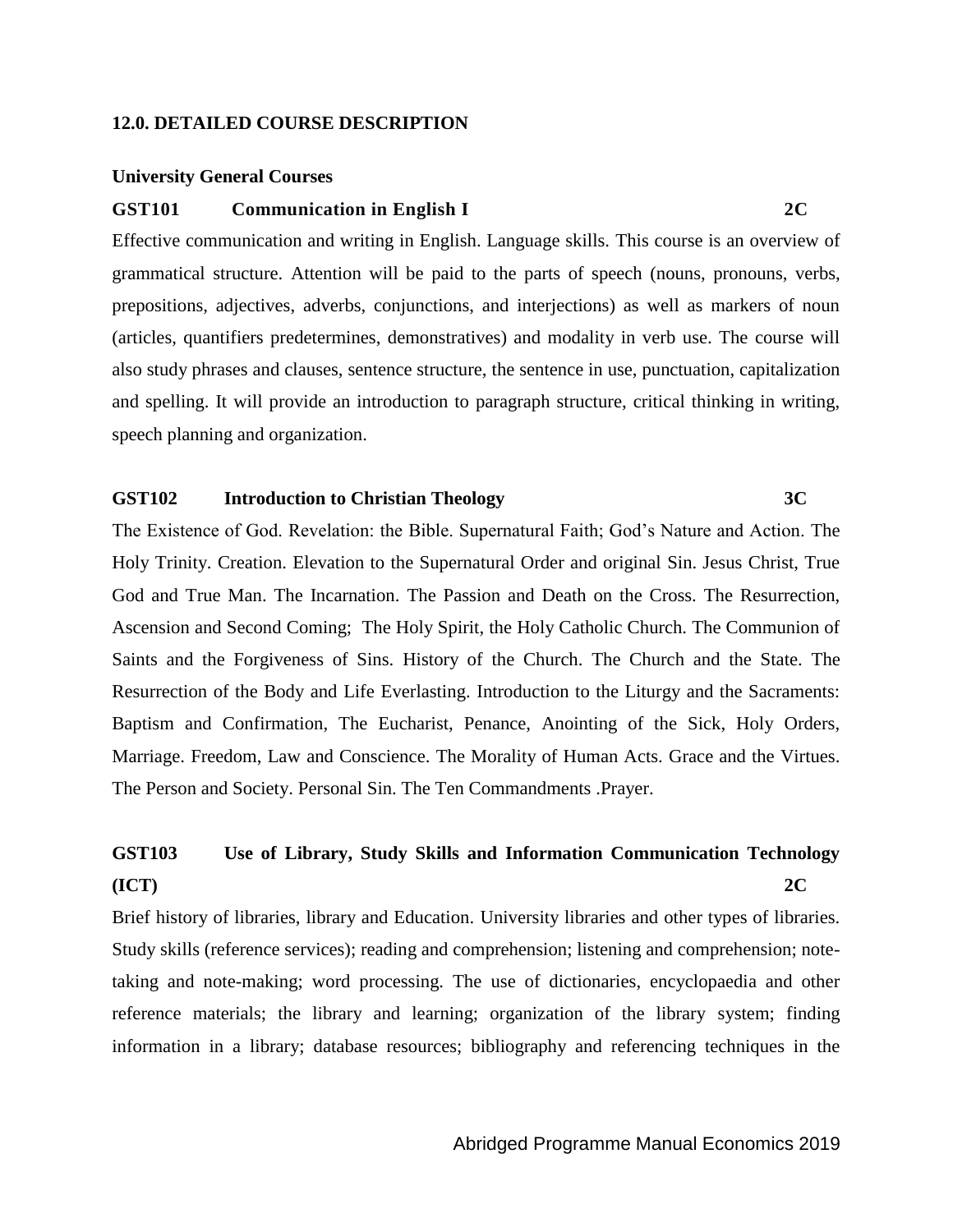social sciences and humanities. Information Communication Technology: the use of the Internet and other digital resources: e-learning, e-materials, etc. Copyright and its implications.

#### **GST104 Logic, Philosophy and Human Existence 2C**

A brief survey of the main branches of Philosophy. Rudiments and dynamics of critical thinking as a major component of knowledge production. Such forms of knowledge as good and bad arguments, the capacity to think clearly and rationally, to engage in reflective and independent thinking and to reason logically, coherently and purposefully towards a particular end. Topics include: logic and logical reasoning: the nature of reasoning: deduction and induction; the structure of argumentation; forms of fallacies; types of discourse; techniques for evaluating arguments; symbolic logic. Human existence contrasted with animal and material existence.

#### **GST105 Communication in English II 2C**

Communication in English II builds on the foundation laid by the first part of the course. It aims to strengthen the foundation and further understanding of the grammatical elements through increased writing and reading exercises. The course reviews the use of the parts of speech in writing as well as sentence construction, but it focuses in particular on difficult verbs, the gerund, voice, mood, agreement, high frequency spelling, punctuation, and the rules governing the use of capital letters. It will also provide guidelines on critical reading, summary writing, and speech writing while reviewing argument and paragraph structures.

#### **GST106 History and Philosophy of Science 2C**

Man — his origin and nature, Man and his cosmic environment, scientific methodology, science and technology in the society and service of man, renewable and non-renewable resources man and his energy resources, environmental effects of chemical plastics, textiles, wastes and other material, chemical and radiochemical hazards. Introduction to the various areas of science and technology. Elements of environmental studies.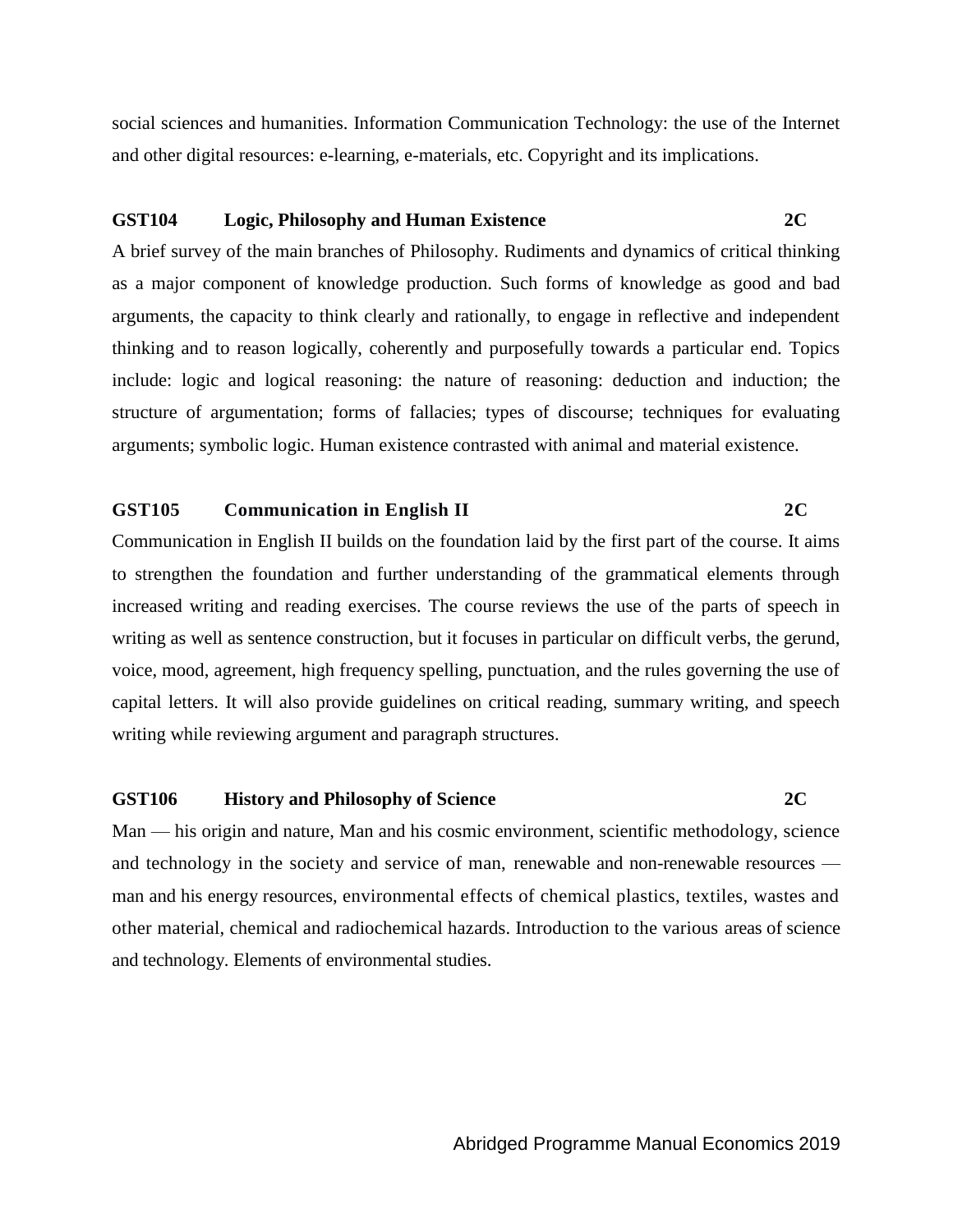#### **GST107 World Civilizations 2C**

The course surveys the birth and spread of world civilizations from the Middle East. A historical and cultural survey of the civilizations in India and China. The Greek and Roman civilizations. The Byzantine Empire and the parallel rise of the Islamic religion and culture. Western Europe during the Early, High and Late Middle Ages - The founding of the Universities; The Renaissance; The Scientific Revolution and the Enlightenment; Liberalism; The industrial Revolution, Nationalism; Totalitarianism. The Modern World.

### **GST108 Introduction to Quantitative Reasoning 3C**

Thinking Critically: Living in the Media Age; Propositions and Truth Values; Sets and Venn Diagrams; Analyzing Arguments; Critical Thinking in Everyday Life. Approaches to Problem Solving: Working with Units; Problem-Solving with Units; Problem-Solving Guidelines and Hints. Numbers in the Real World: Putting Numbers in Perspective; Dealing with Uncertainty; Index Numbers; How Numbers Can Deceive. Managing Money: Taking Control of Your Finances; The Power of Compounding; Savings Plans and Investment; Loan Payments, Credit Cards and Mortgages; Income Taxes; Understanding the Federal Budget. Statistical Reasoning: Fundamentals of Statistics; Statistical Tables and Graphs; Graphics in the Media; Correlation. Putting Statistics to Work: Characterising Data; Measures of Variation; The Normal Distribution; Statistical Inference. Probability: Living with the Odds: Fundamentals of Probability; Combining Probabilities; The Law of Large Numbers; Assessing Risk; Counting and Probability. Exponential Astonishment: Growth: Linear versus Exponential; Doubling Time and Half-Life; Real Population Growth; Logarithmic Scales. Modeling of Our World: Functions: The Building Blocks of Mathematical Models; Linear Modeling; Exponential Modeling. Further Application of Maths.

#### **GST201 Communication in English III 2C**

This course takes up a more advanced treatment of effective writing and reading in English Language. It provides a step-by-step guide to the entire writing process: the ideas gathering phase, planning, audience analysis, writing the drafts, and editing. The course will revisit the writing of paragraphs to consider anew paragraph structure and the editing of paragraphs. Essay writing is a key focus of the course, and the different types of essays will be studied: narrative,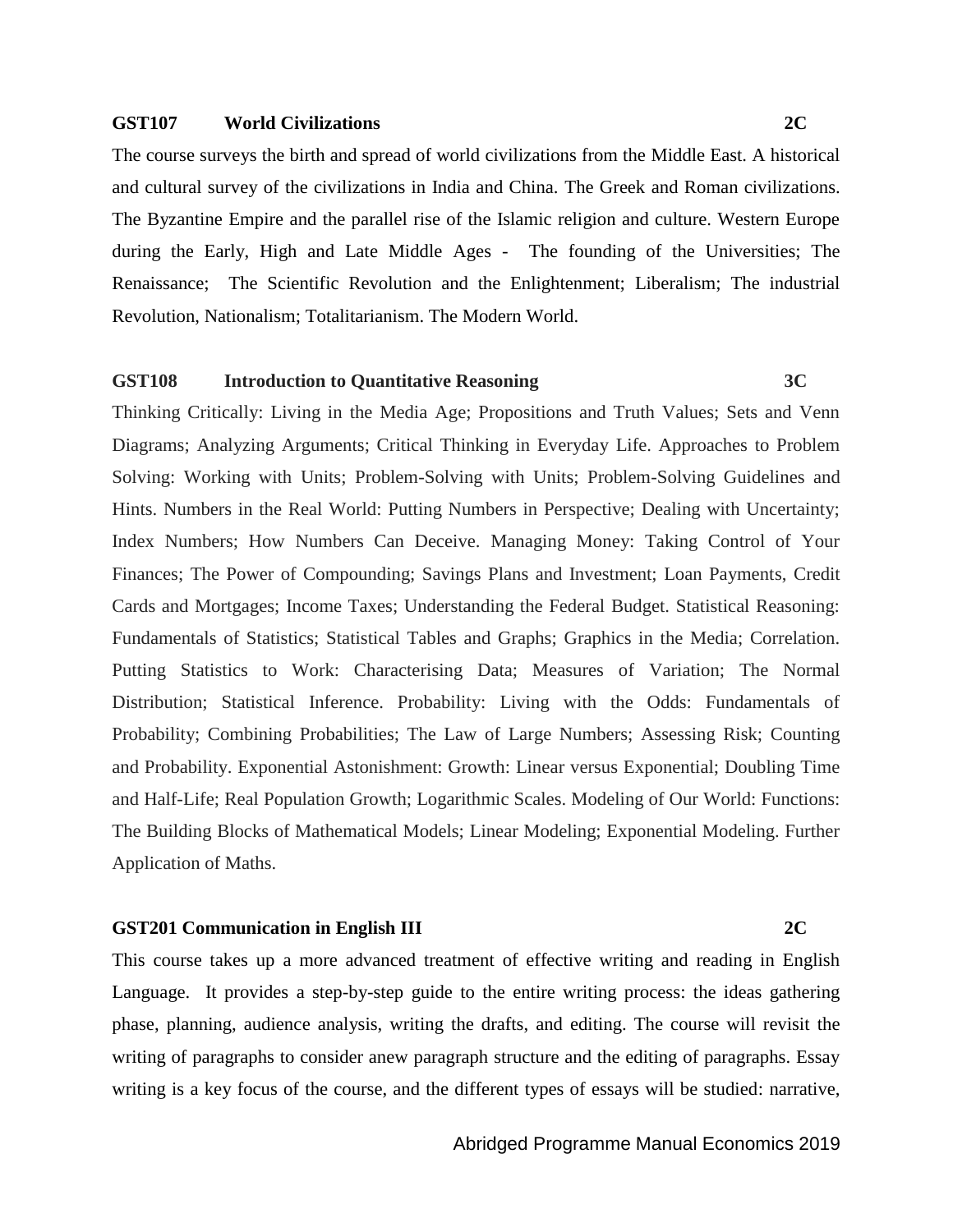descriptive, expository, argumentative, and process explanation. Other forms of writing to be studied are journals, diaries, precis, and quick information style writing. Attention will be paid to ensuring clear understanding, eliminating wordiness, redaction style, connecting words, varieties of content, organization, sentence structure, diction, unity, cohesion, and use of language. Reading forms a important component of this course, and topics to be studied include: themes, phrase reading, participation, skimming and scanning, and the analysis of speeches. Other topics to be covered are phonemic awareness, phonics fluency, and vocabulary comprehension.

### **GST202 Philosophical Anthropology 2C**

An introduction to the philosophical basis of considerations about the human person. The course seeks to establish what the human person is. With the aim of bringing the students to a due appreciation of the human reality, a study will be made of the human potencies and faculties, such as the understanding, the imagination, and the will. Particular attention will be paid to human rationality and freedom, qualities which, among others, set the human person apart from other material beings. Fundamental questions about the relations between human nature, religion and culture, as well as the basis of the dignity of the human person will also be dealt with. A study will also be made of various conceptions of the person which are based on ideology.

#### **GST203 Communication in English IV 2C**

This course deals with the importance of business English and the different forms of its manifestation. The course will study different types of business writing (business letters, emails, reports, the executive summary, proposals, résumés, agenda, minutes, appraisal reports manuals and instructions, business proposals). It will also consider strategies for effective business communication, how to use persuasive language, and how to attain clarity as well as politeness in such writing. Other topics to be covered are: the interview, dialogue note taking, faxing and memos, engaging in conversation, listening, meeting and greeting, language of negotiations, telephone skills, making short presentations, cultural influence in our speech, introduction to protocol, asking questions, telephone etiquette, professional business letters and business vocabulary.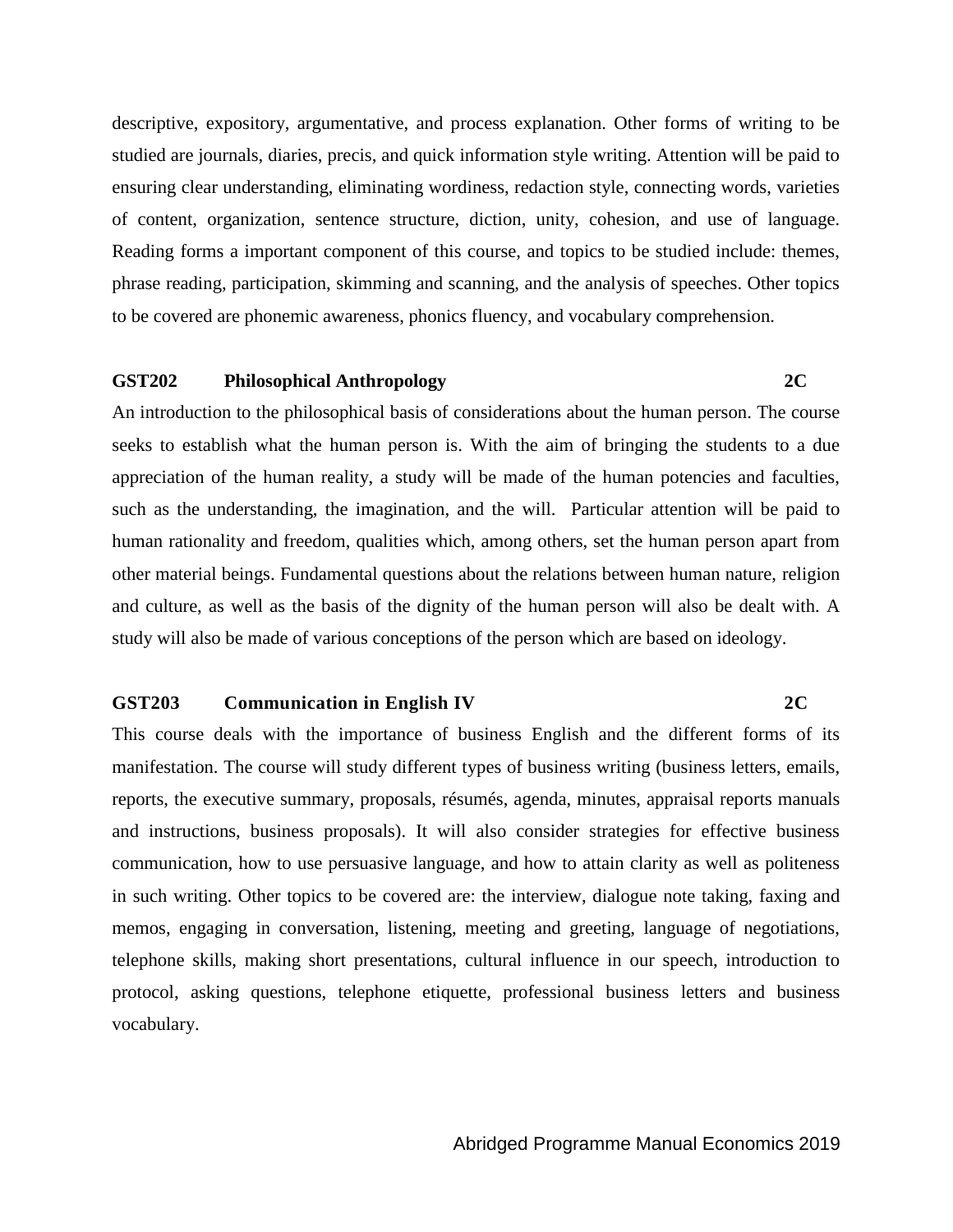#### **GST204 Peace Studies, Conflict Resolution and Ethics 3C**

Basic concepts in peace studies and conflict resolution. Peace as a vehicle of unity and development. Conflict issues. Types of conflict. Root causes of conflicts and violence in Africa. Peace building. Developing a culture of peace. Peace mediation and peace-keeping. Role of international organizations in conflict resolution. (ECOWAS, AU, UN etc.) Human fulfilment and its main dimensions. Analysis of human actions. Ethical principles. Moral Absolutes. Virtue ethics, natural law. Consideration of some specific ethical issues: euthanasia, abortion, environmental ethics. Pacifism versus the just war tradition.

#### **GST 301 & GST303b Communication in English V& VI 4C**

This third year course is focused on academic writing. It pays some attention to how to find sources on line, in print and in the field, but its primary focus is how to write up the information that is obtained from these sources. Topics to be dealt with in this course are: how to write a research paper; how to take useful research notes; how to create a working bibliography, and an annotated biography; how to quote, paraphrase and summarize information adequately; analyzing and responding to sources; avoiding plagiarism and integrating sources. The course will also study the different referencing styles.

### **GST302 Life Skills and Personal Effectiveness 2C**

This course provides practical strategies for improving self-management skills in order to develop one's effectiveness. It will dwell on how to manage difficult situations, maintain a sense of purpose and direction under pressure and develop the confidence to manage a wide range of situations and people. Through this course, the students will learn to make the most of all the personal resources at their disposal. They will be taught to harness their personal talents, energy and time, relative to what is most important, and then to channel the outcomes to achieve what is desirable. It focuses on such practical matters as personal development; interpersonal communication; etiquette and good manners; health and hygiene; money management; work and career.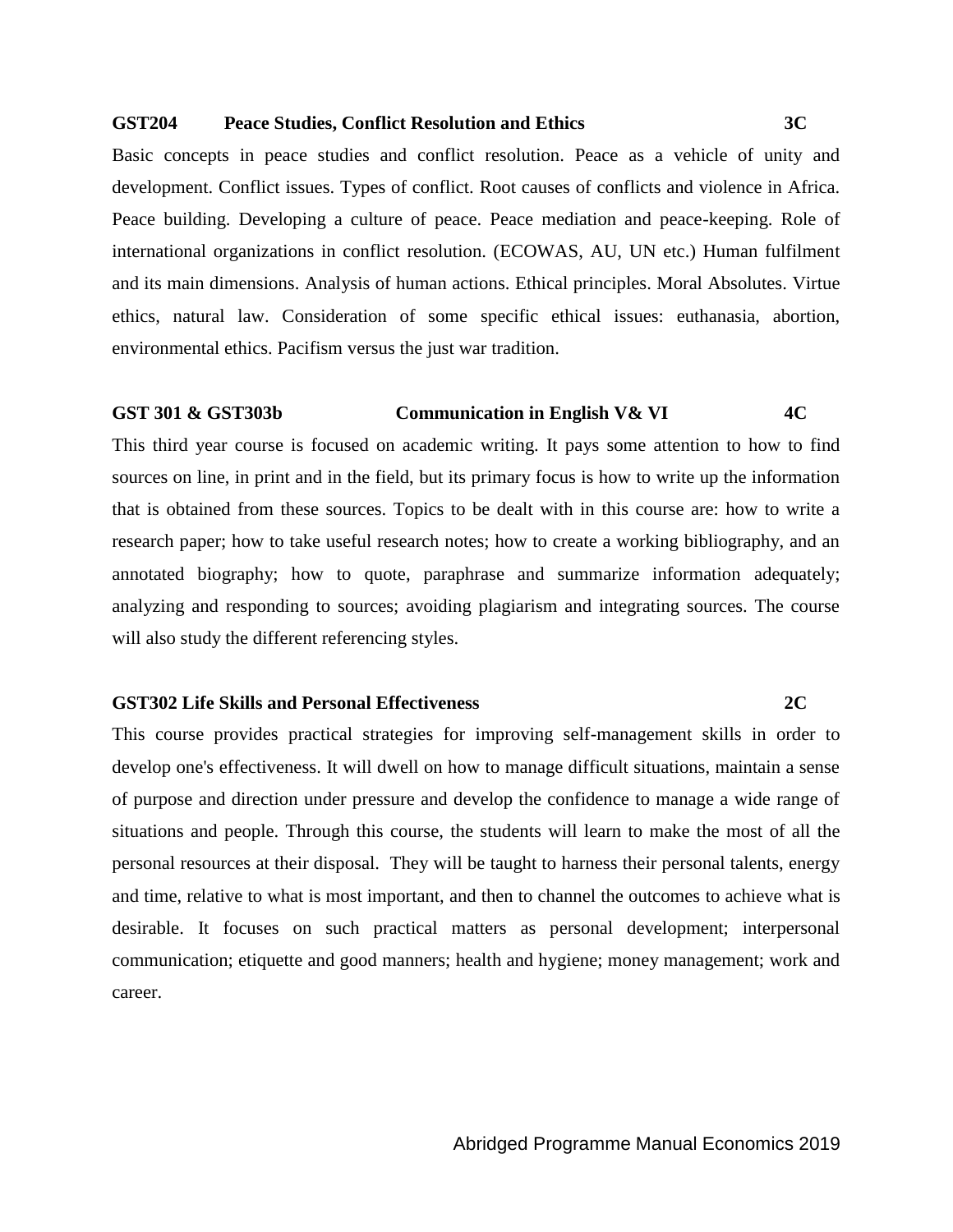#### **GST303 Nigerian Peoples and Culture 2C**

Study of Nigerian history, culture and arts in pre-colonial times. Cultural areas and their characteristics. Evolution of Nigeria as a political unit. Culture is a way of life and persons are defined by the cultures within which they live. An understanding of persons thus requires aknowledge of their culture. The course studies the ways of life of people in Nigeria. It examines the customs, traditions, beliefs, and values of various groups. While particular emphasis shall be placed on the various cultures found within Nigeria, a survey of the history and culture of people of the great empires of ancient and pre-colonial Africa will be made, together with a study of Africa today and the African image in the contemporary world.

### **ENT201 Entrepreneurship I 2C**

Introduction to entrepreneurship and new venture creation, entrepreneurship in theory and practice, the opportunity, forms of business, staffing, marketing and the new venture, the opportunity, forms of business, staffing, marketing and the new venture, determining your capital requirements, raising capital cost, financial planning and management, starting a new business, innovation, legal responsibility, insurance, and environmental consideration.

1. Mapping the Journey - This module introduces the basics of starting a business by explaining different types of business structures, legal and tax considerations, and how to test your idea. a) Introduction to Entrepreneurship/Finding the right idea; b) Types of Entrepreneurship; c) How to set up the business; d) Value Proposition; e) Product Development.

2. Model - how to organize your business, protect your ideas, and communicate them to others. a) IP Management; b) Business Model Canvas.

3. Market - This module defines the process of identifying your target market, preparing to enter the marketplace and how to communicate value to your customers. a) Analysing the Market; b) Market Communication; c) Idea to Market; d) Sales; e) Negotiation.

4. Management - This module outlines a company's organizational structure, how to recruit and manage talent, and organize your finances. a) Budgeting/Financial Planning; b) Recruiting; c) Boot strapping.

5. Money - This module addresses various financing methods available to start-ups, including how to prepare a good investor pitch. a) Raising Funds; b) The Pitch.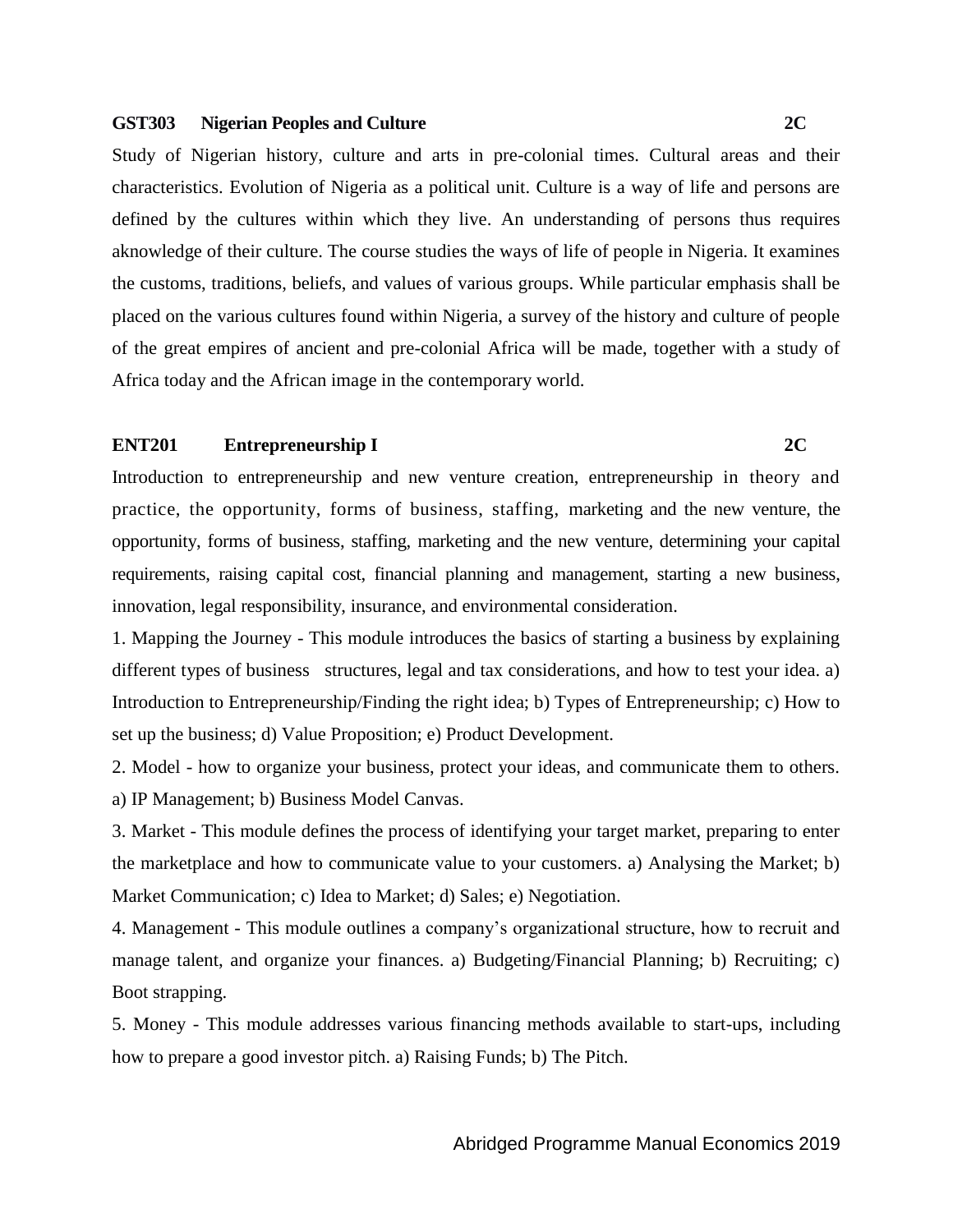#### **ENT202 Entrepreneurship II 2C**

The work in this course is fully practical. Each group, made up of between six and ten students will be given as seed capital the naira equivalent of \$250. Each group will register their business, open a bank account, mobilise additional funds and run the business throughout the semester. At the end of the semester, the business will be officially liquidated, the seed capital returned to EDC and the profit donated to a charity of their choice or used to improve the community around the University. At the very least, each group MUST break even and return the seed capital. A report will be submitted by each group focusing on how they have been able to use entrepreneurial principles learnt in ENT 201 and, more importantly, what they have learnt during their entrepreneurial journey.

#### **Economics Courses**

#### **ECO111 Principles of Economics I 2C**

The basic problem of scarcity and choices; the Methodology of Economics Science; the general principles of resources allocation; equilibrium and disequilibria; macroeconomics versus microeconomics; demand, supply and prices. Types of resources allocation decisions; methods of resources allocation in an economy; Theory of the firm Introduction to Welfare Economics. Market structure: perfect competition, monopolistic competition, monopoly oligopoly etc. Introduction to games theory.

#### **ECO112 Introductory Mathematics for Economists 3C**

Mathematical concepts in the social sciences. Set theory, factors and exponents, logarithms, trigonometry, equations, functions, progressions. Coordinate geometry. Trigonometric functions and their inverse. Inequalities. Matrix algebra, differentiation, introduction to calculus, exponential and logarithmic functions. Economic applications, implicit functions, differential. Permutations and combinations etc.

#### **ECO121 Principles of Economics II 2C**

Introduction to macro-economics, scope of macro-economics, The main schools of macroeconomics, national income determination, the basic Keynesian model, the public sector in the national economy and instruments; introduction to money and banking. Inflation, introduction to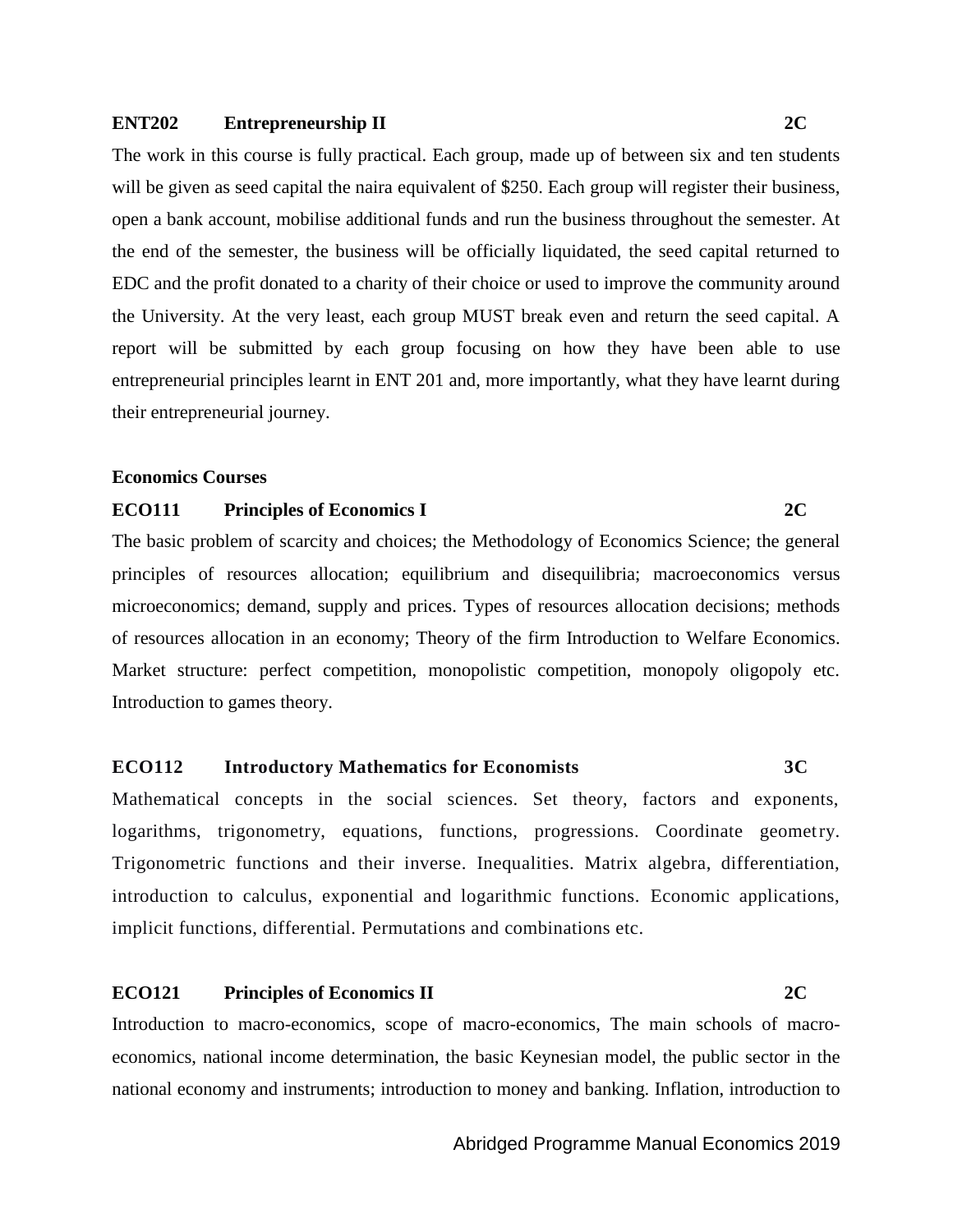economic growth and development. Macroeconomics policy and international Trade policies with particular reference to Nigeria.

#### **ECO 122 Introduction to Money and Banking 2E**

This course introduces the concept/evolution of money and the significance of money to the modern economy. It discusses the concept of banking and the structure of the banking system in Nigeria. The student is exposed to the functions of the various banking institutions, their mode of operation, basic principles of bank lending and the role of the banks in economic development. It adopts an elementary approach to the treatment of the theory of money, with particular reference to the quantity theory of money and the motives for holding money. The course introduces the student to the concept of money supply. It places special emphasis on the money creation activity of the commercial banks, its influence on the aggregate money supply in the economy and their limitations in creating money. The course covers topics on inflation and adopts a basic approach to the concept of monetary policy, its objectives, instruments and effects. Finally the course provides the student with an introduction to the international monetary system and its operations.

### **ECO211 Introduction to Microeconomics 3C**

Micro-economic theory, problem of scarce resources and allocation of resources in product and factor markets with application to Nigerian and other economies, equilibrium concept, possibility of disequilibrium, partial equilibrium and general equilibrium analyses. Supply and demand theory, Cobweb theory, Introductory dynamics. Consumer behavior. General equilibrium of exchange. Production theory. Cost curves. Pricing and output under perfect competition, imperfect competition, monopoly and monopolistic competition. Pricing of production factors. The theory of comparative costs.

### **ECO212 Mathematics for Economists I 2C**

Introduction to calculus, functions of several variables and their continuity. Techniques of differentiation logarithmic, trigonometric and exponential functions, maxima and minima, Lagrangian multiplier, linear algebra matrix algebra, inverse matrix. Simultaneous linear equations. Applications of these concepts and methods to Economics.

#### Abridged Programme Manual Economics 2019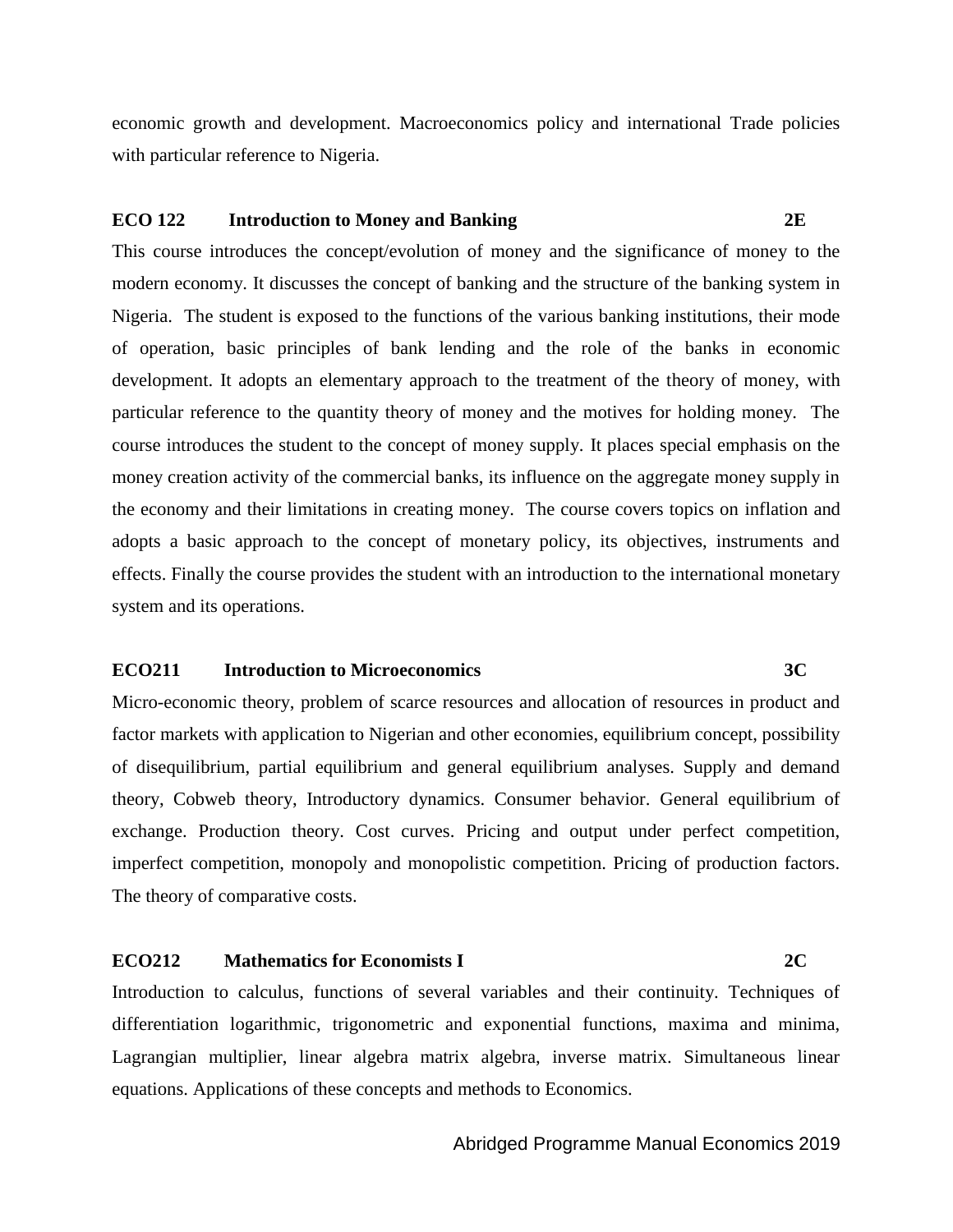### **ECO213 Structure of the Nigerian Economy 3C**

Analysis of development in the pre-colonial and post-colonial periods with regard to the development of economic and social organizations, role of agriculture, industry monetization and banking, and international trade in Nigerian economic development. Growth of income, employment, wages and prices. Public development institutions, National income and expenditure. Monetary and fiscal policies. Monetary institutions. Trade and Transport systems, contributions of sectors of the Nigerian economy to national output, relationship between these sectors. Role of national institutions. Economic development and social change.

### **ECO214 Introduction to Statistics 2C**

Sources and nature of published statistical data in Nigeria and their uses and limitations. Methods of collecting data – census and surveys. Population and sample. Tables, graphs and diagrams. Simple ideas of probability. Frequency distributions. Measures of central tendency and dispersion. Simple tests of hypotheses. Simple regression analysis. Index numbers. Time series, Growth surveys.

#### **ECO221 Introduction to Macroeconomics 3C**

Macro-economic theory, national income accounting, macro-economic aggregates, the classical system, the Keynesian system, the monetarist system, domestic economic stabilization, monetary and fiscal policies, price control and inflation.

#### **ECO222 Mathematics for Economists II 2C**

Functions of several variables and geometric interpretations. Derivatives of trigonometric and exponential functions, sequence and series expansions. Differentiation of Implicit functions. Partial derivatives. Total derivatives and total differentiations. Maxima and minima Lagrangian multiplier. Approximations. Taylor's theorem. Integration, definite and indefinite integral. Differential and difference equations. Linear dependence, matrix and its determinants; Inverse matrix, using matrix methods to solve simultaneous linear equations. Introduction to linear programming. Input-output analysis. Application of these concepts and techniques to Economics.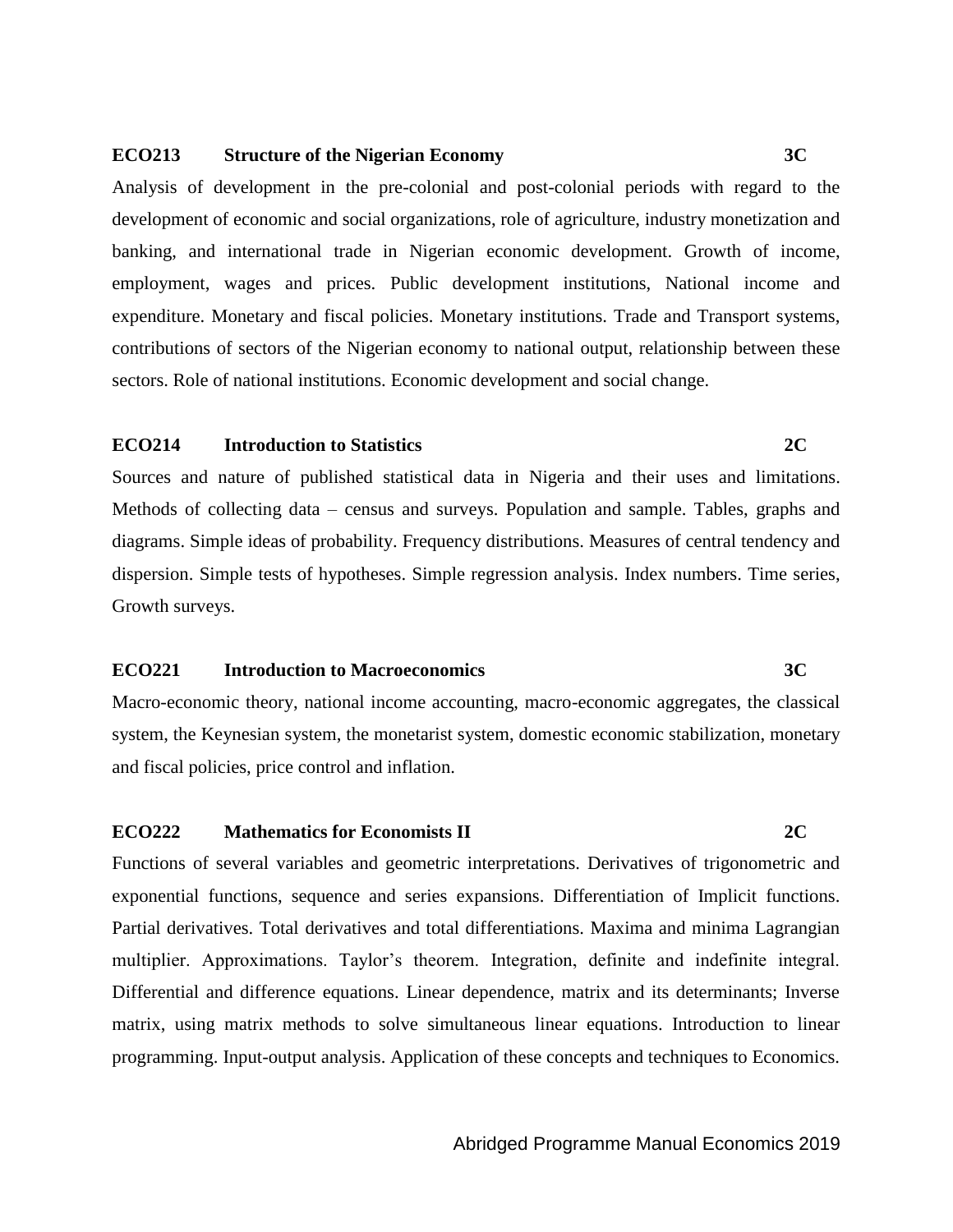#### **ECO223 Statistics for Economists 2C**

The role and significance of statistics in Social Science research. The logic and basis of inferential statistics (sampling design and selection); sampling distribution, point and interval estimates of parameters. The logic of hypothesis testing. Tests of significance for nominal, ordinal level, interval and ratio level, measures of association for nominal, ordinal, interval and ratio levels. Simple regression, index number, unit normal distribution.

#### **ECO224 Labour Economics 2E**

Nature of labour problems in developing countries, labour force, definition and concepts, determinations of size and composition of labour force; concepts of unemployment; industrial and occupational distribution of labour force. The informal sector and the modern sector, labour market theories, economics of wage determination, features of the Nigerian labour market, manpower development.

#### **ECO225 Urban and Regional Economics 2E**

Market forces in the development of cities and regions. Land rent and land use patterns. Regional labour markets. Transport policy. Local/Regional Government and finance. Housing. Crime.

#### **ECO311 Intermediate Microeconomics 3C**

More advanced and mathematical treatment of micro-economic theory with incorporation of linear programming, consumer behaviour, advanced price and output determination under perfect competition, oligopoly, monopoly; exchange theory, offer curves, and contract curves; introduction to capital theory and types of production functions.

#### **ECO312 History of Economic Thought I 2C**

Comparative survey and assessment in economic thought. Ideas of the early Christian Fathers, Islamic ideas on economic activity. Mercantilism, Classical economics, neo-classical school of thought, positive and welfare schools of economic thought, contemporary development of Marxian School of Economic thought.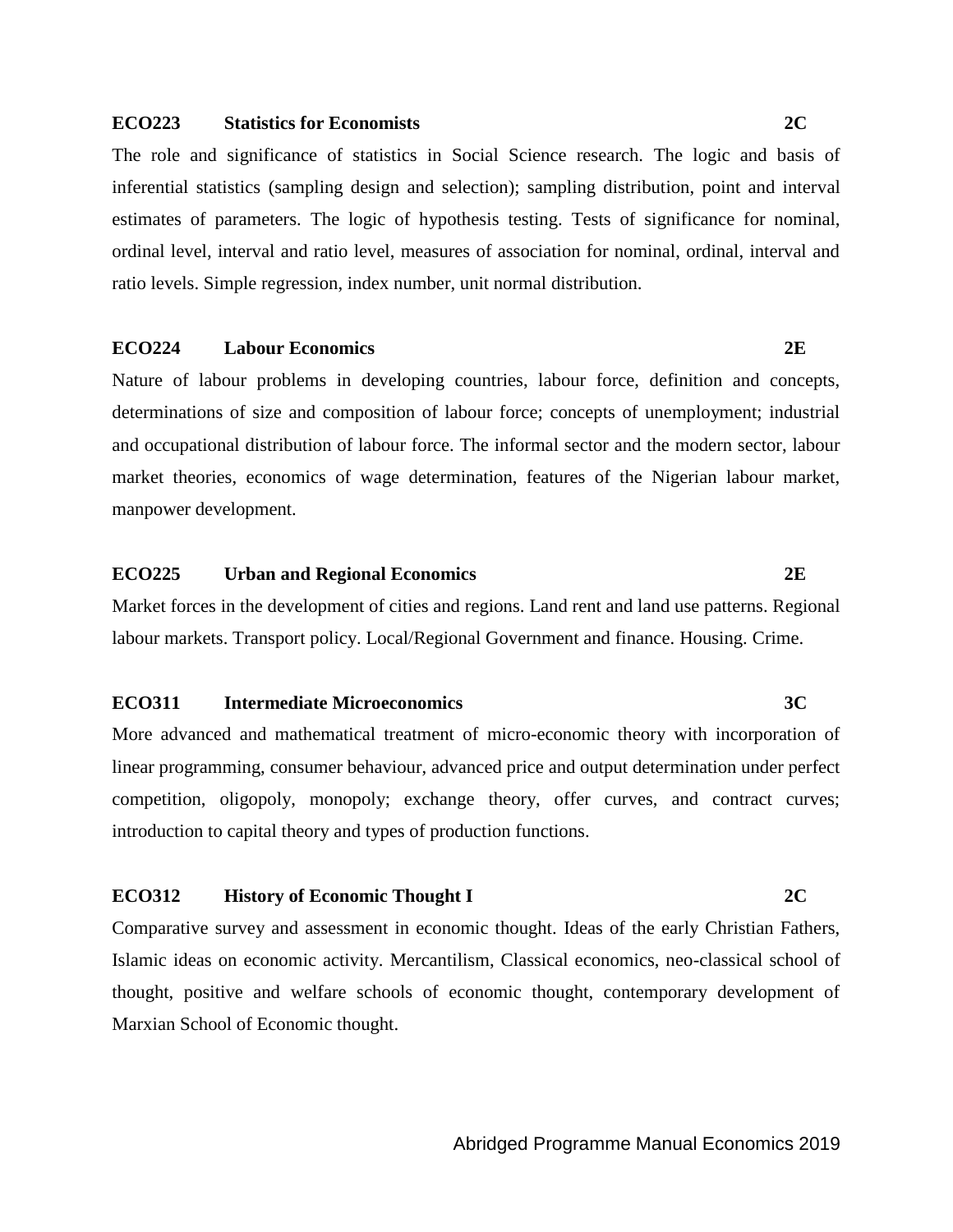#### **ECO313 Introductory Econometrics 3C**

Definition of research, the role of research in development; the uses of different statistical procedures, including survey methods, correlation and regression analyses; concepts and uses of mathematical methods in research, operations research , mathematical economics and mathematical programming; definition and scope of econometrics, states of econometric research, simple linear econometric model and regression, ordinary least square estimator, multicollinearity, autocorrelation, homoscedacity and heteroscedacity and specification error and dummy variable analysis. Practical classes with the use of eviews and other packages.

#### **ECO314 Project Evaluation I 2C**

Project; concept and dimensions; project cycle, techniques of project identification. Elements of project analysis. Assessment of private profitability. Cash flow dimensions; analysis of risk and uncertainty; project evaluation and review techniques (P.E.R.T.). Project implementation. Assessment of social profitability. Definition and classification of projects and project evaluation. The project and the overall view of development programme data requirements. Location and size of projects. Calculation of investments required for a project. Evaluation of projects. Appraisal of projects from commercial and social view points. Cash flow analysis.

#### **ECO315 Development Economics 3C**

Distinction between development and growth, development and under-development, theories of development, classical, Marxian, Schumpeterian and Harrod-Domar, Characteristics of a developing country, obstacles to development and strategy to remove them, dualism, balanced and unbalanced growth, resource of technology, international trade and aid policy issues and case studies.

#### **ECO316 International Economics 2E**

Introduction to the theory of trade and international finance incorporating presentation of various theories of international trade, foreign trade protection, economic integration, balance of payments, foreign aid capital flows; the uses of international economics in explaining contemporary international relations and diplomacy.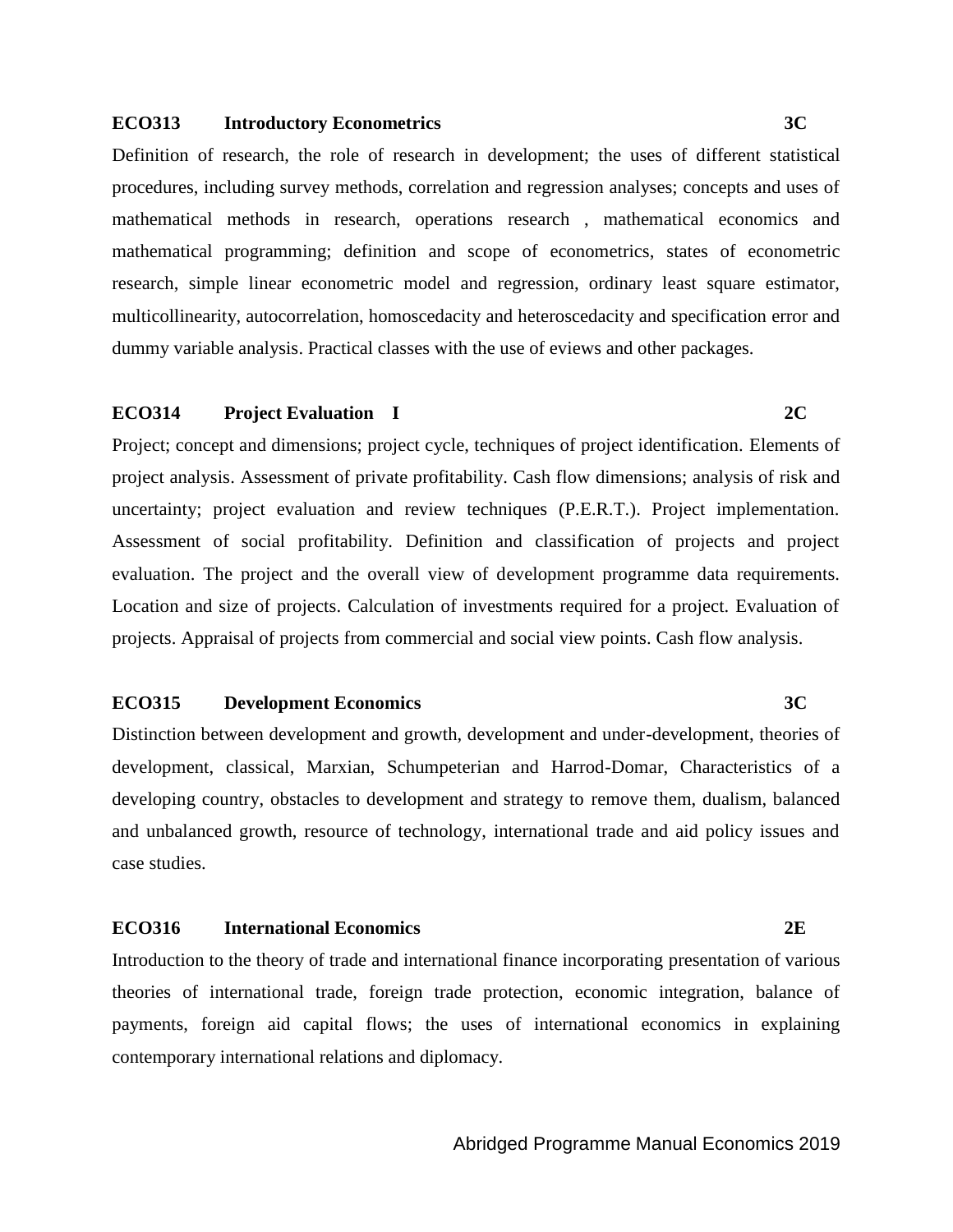#### **ECO317 Public Sector Economics I 2E**

The concept of the public sector. Pricing, investment and financing of public sector enterprises. The public sector and economic development. Analysis of selected public policies.

#### **ECO318 Monetary Economics 2E**

Framework for monetary analysis; is money wealth? Supply of money theories, wealth effect mechanism of monetary policy, and inflation.

#### **ECO319 Mathematical Economics 2E**

Linear and non-linear models, static and dynamic models, advanced treatment of input-output analysis; general equilibrium analysis; mathematical programming; dynamic programming; optimal control theory with emphasis on Bellman and Pantryag in approaches; game theory and applications, linear and differential equation systems.

#### **ECO321 Intermediate Macroeconomics 3C**

Mathematical analysis of national income, classical Keynesian and monetarist systems compared. Problems of unemployment and inflation, IS-LM analytical apparatus in discussion of the relative effectiveness of monetary and fiscal policy.

### **ECO322 History of Economic Thought II 2C**

Keynesian School of Economic thought, Institutional economists, Macroeconomics before Keynes, Macroeconomists after Keynes, Marginalists and modern schools of economic thought. African economic ideas and future prospects.

#### **ECO323 Project Evaluation II**

Introduction: Undiscounted Measures of Project worth: Ranking by inspection, The payback method, The peak-profit method, The average profit method, Rate of Return. Discounted Measures of project worth: The Net Present Value criterion, The Internal Rate of Return Criterion. Others: Optimal Scale of Project, Budgetary Constraint. investigation of the finance aspect of a project. Project Cost Analysis, Methods of estimating cost, Items of fixed investment, Estimation of working capital requirements, Developing the Project's budget, estimating sales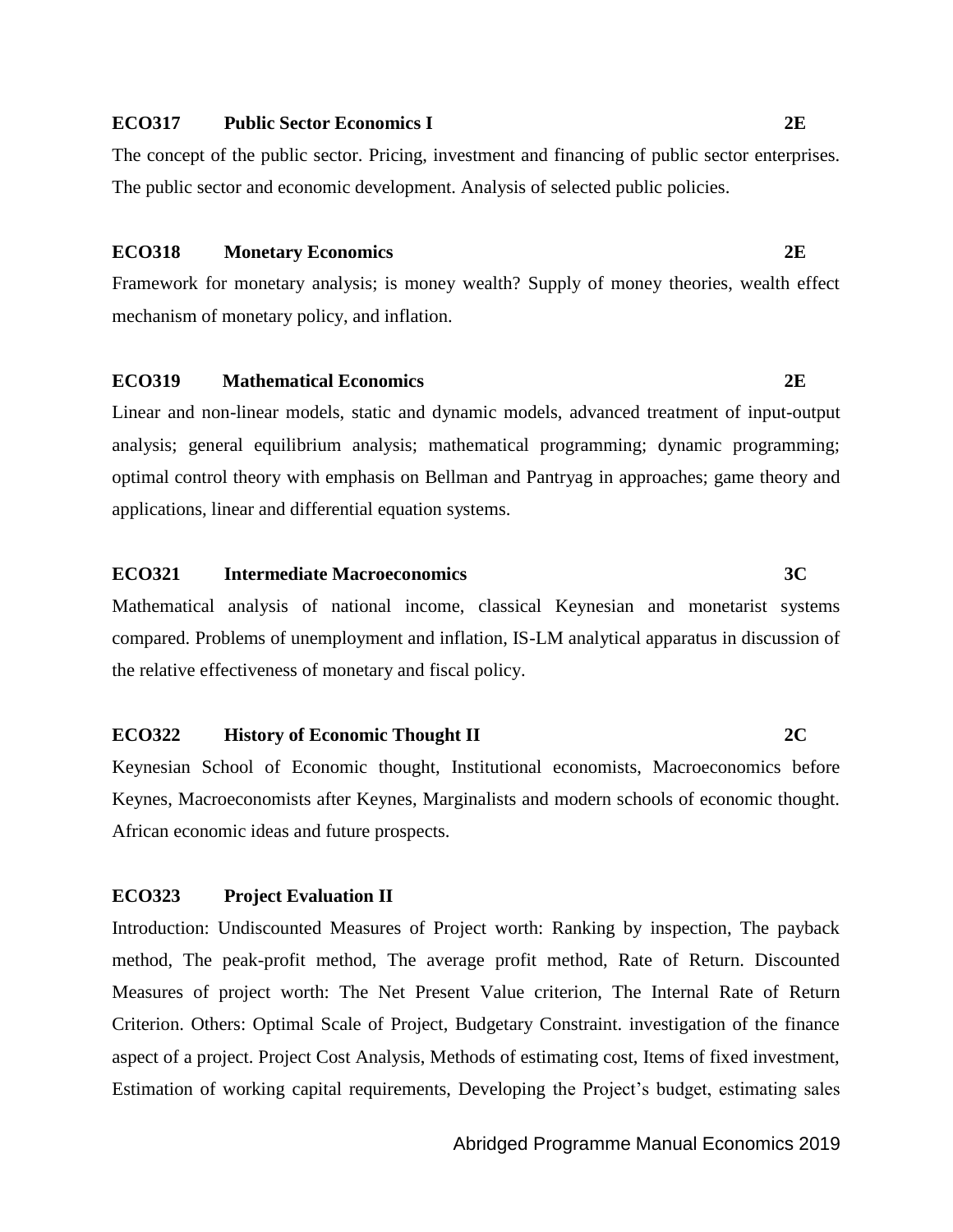revenue, estimating operating and maintenance cost, estimating project financial profitability, financial analysis, financial plan, ratio analysis, discounted cash flow, financial profitability. Case study

#### **ECO324 Research Methods in Economics 2C**

Basic concept: Basic concept in scientific enquiry; scientific research concepts; theories, laws, hypothesis, research design, principle of causality, constructs; Research proposal: choosing a research topic; Analysis of problem. Hypothesis formulation; Review of literature, conceptualization of problems, models, sampling techniques; Methods of data collection (research tools); Sources of data: Questionnaire (mailed and self-administered pilot study), (pretesting): Observation, interview etc. surveys, experiments, ex-factor motivation research uses and limitations; Data analysis, interpretation and measurement; Reliability and validity, measurement, scaling types, and quasi statistical initiative analysis, hypothesis testing, data presentation; report writing: type of report: thesis: dissertation. Term paper etc.; scope and limitation of research; length and nature of study; charts, tables, diagrams etc. Bibliography and references.

#### **ECO325 Economics Internship Programme 3C**

Practical training in real world economic analysis, analysis of theory applied to real life situation. Students at the end of second semester year three, enrol with economic consulting firms, research institute, investment companies and other corporate organisations for practical experiences. ECO325 allows economics student to receive (**3 credit only**) for a full time internship for at least eight weeks. To receive credit students must obtain approval for the proposed internship experience and must submit a letter of satisfactorily completed from the employers. Visitation by academic staff will be made to the student during the internship.

### **ECO326 International Finance 2E**

Meaning of International Finance. Balance of payments theory and policy. Balance of payment surplus and deficit. Models of International monetary organizations; Mundell-Fleming model. The optimum area theory of Purchasing Power Parity (PPP) theory. Foreign trade multiplier,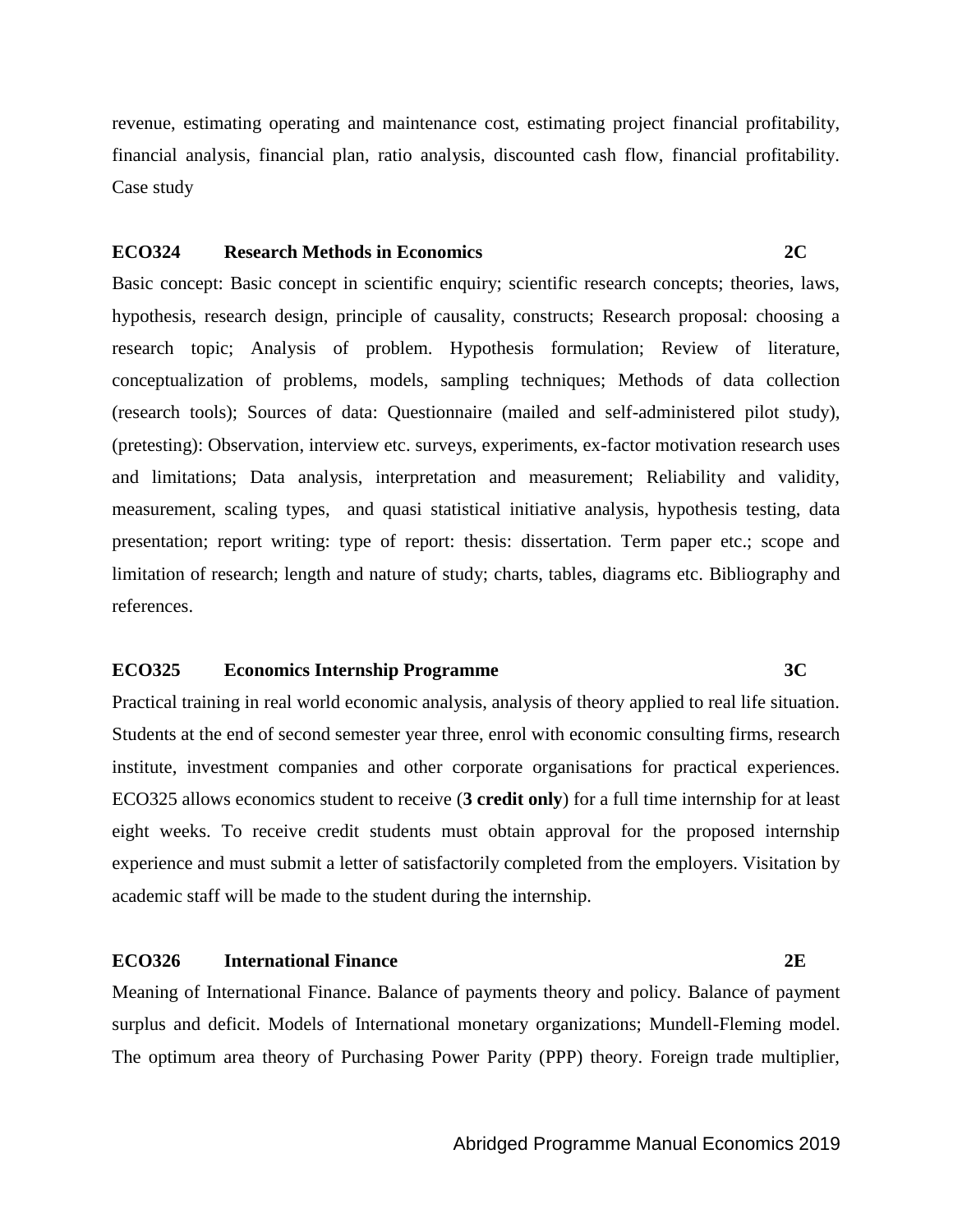exchange rate flexibility, monetary integration. Internal and external market. Foreign exchange market, roles of international resources. Reforms of the International Monetary System.

#### **ECO327 Public Sector Economics II 2E**

Theory of the public sector. Pricing measurement and financing of public enterprises. The public sector and economic development. Public goods theory, fiscal policy and taxation. Macroeconomic analysis of fiscal policy, economic stabilization and growth, forms and effects of taxation.

#### **ECO411 Advanced Microeconomics 3C**

Fundamental quantitative relationships. General equilibrium and disequilibrium. Dynamic analysis, value theory production functions, duopoly, oligopoly, bilateral monopoly and monopsony. Theories of determination of wages, rent, interest and profit. Optimization in theories of consumption and production. The notion of economic efficiency. Efficiency and equity. Externalities. Social and private costs. Pareto optimum. Social welfare functions.

#### **ECO412 Development Planning 3C**

The rationale for planning. Planning origins, types and performance planning machinery. The planning process. Planning decision models. Planning data. Objectives and policy formation. Plan implementation. Development planning in Nigeria. Development and under-development. Economic and non-economic factors in development experience. Survey of development theories. Natural endowments. Human resources. Structural transformation. Trade and aid costs prices.

#### **ECO413 Political Economy 3C**

Basic distinguishing features of bourgeois methods of analysis and of dialectical methods. Historical materialism. Classification of social systems, theory of social classes. Marxist theory of capital accumulation. Surplus value. Stages of capitalist development: emergence and advancement of capitalism. Metropolitan and satellite economic relations; the struggle against colonialism and neo-colonialism. States of socialist development, emergence and advancement of socialism.

#### Abridged Programme Manual Economics 2019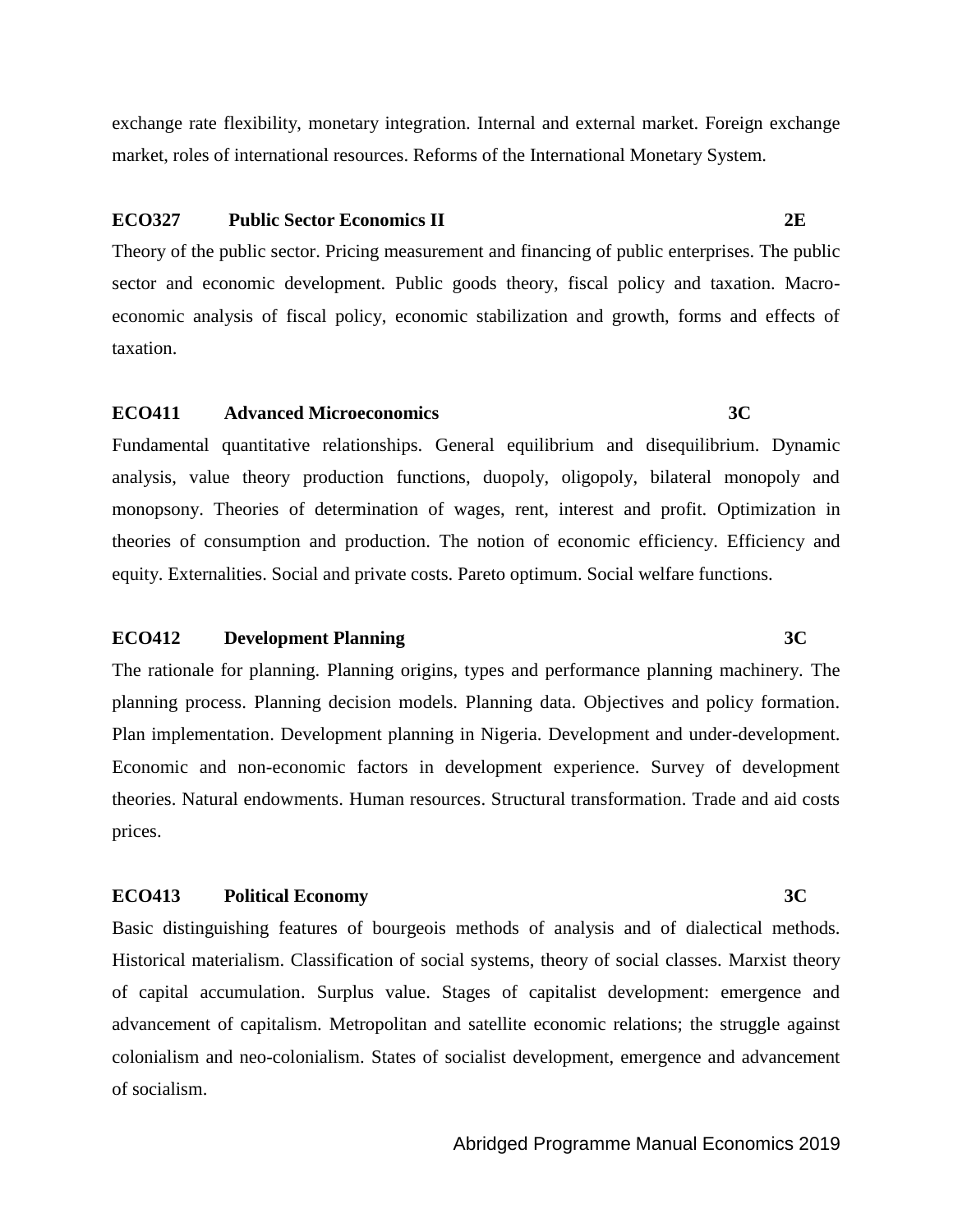#### **ECO414 Advanced Statistical Theory 2E**

Probability: rules, axioms, probability distributions and expectations. Statistical inference, sampling, point estimation, sampling distribution, hypothesis testing and internal estimation.

#### **ECO415 Econometrics 2E**

Extensions of the two-variable linear model; introduction to matrix algebra and algebra of econometrics; the General Linear Model and Generalized Least Square procedure, violations of linear model assumptions and the correction of serial correlation (autocorrelation) of the errors, intercorrelation (multicollinearity) of the variables, stochastic regressions and errors in variables; identification of problems, meaning, detection and correction, simultaneous models and estimations, K-class estimators and the choice of estimators, distributed lag models. Practical solution of problems and analysis with eviews and other softwares like Gretl and Stata.

### **ECO416 Monetary Policy 2E**

The theory of demand for money; classical to Keynesian and post Keynesian. Interest elasticity of the demand for money. Simple money supply theory. The determination of the general equilibrium level of money stock. Theory of inflation, problems associated with inflation, effect of inflation. Theories of interest rate. Current issues in monetary theory. The structure and functions of financial systems and markets. General outlines of Financial Institutions. Theory of money, money supply and demand. Demand and supply of Financial Assets. Determination of money stock, interest and prices. Stabilization Policies: meaning of Monetary Policy, techniques, and effects. Policy objectives, conflicts, trade off and coordination. International adjustment and liquidity.

#### **ECO417 Agricultural Economics 2E**

Orientation to Agricultural supply businesses, farm and ranch management, food markets, capital markets, etc. Course will provide an overview of the role of agriculture in Nigeria and world economies.

#### Abridged Programme Manual Economics 2019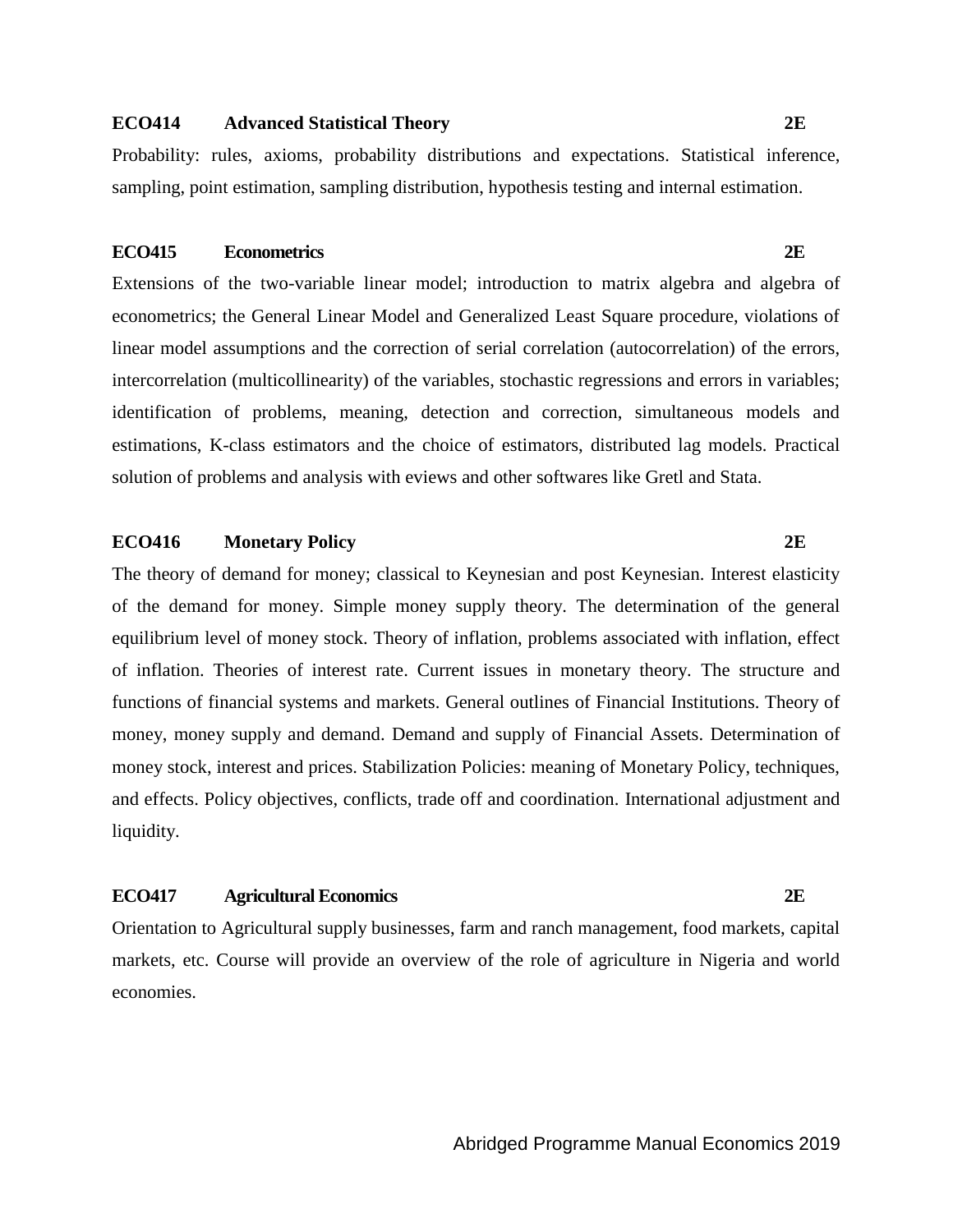#### **ECO421 Advanced Macroeconomics 3C**

Basic model of income determination. Extension from a simple closed economy to a four-sector economy. Detailed theories of consumption and investment functions. The classical Keynesian models of employment, and output. Capital theory. Theories of money, prices and interests. Introduction to models of economic growth. Macroeconomic policies and optimal allocation of resources.

#### **ECO422 Economics of Production 3C**

Technical aspects of production: the productivity functions. Economic aspects of production: the input perspective, the output perspective. Multi-product production. Monopoly and monopsony. Duality theory. Assignment and transportation problem.

#### **ECO423 Fiscal Policy 2C**

The goal of the course is to study fiscal policy in a macroeconomic context. It study how to tax, who to tax, and when to tax. Issues of efficiency, countercyclical policy along the business cycles, when to issue debt and what kind of debt. Automatic stabilizers, Fiscal stance and uncertainty, fiscal sustainability, and interactions between fiscal and monetary policy and empirical measurements of effects of taxation and debt.

#### **ECO424 Advanced Mathematical Economics 2E**

Simple proofs. The basic properties of sets and functions of several variables. Constrained optimization problems. Homogeneity, homotheticity, and (quasi-)concavity. Random variables and probability distributions. The implicit function theorem. Matrix properties. Correspondences and fixed points. Linear and dynamic programming. Choice under uncertainty. Expected utility theory. Stochastic dominance.

### **ECO425 Operations Research 2E**

Definitions, origin, development of operations research, usefulness and limitations, modeling in Operations Research; Decision analysis; Mathematical programming – concepts formulation, analysis and application of linear and non-linear programming, Dynamic, integer and goal programming, theory of games; two-person, zero-sum features and limitations; System models –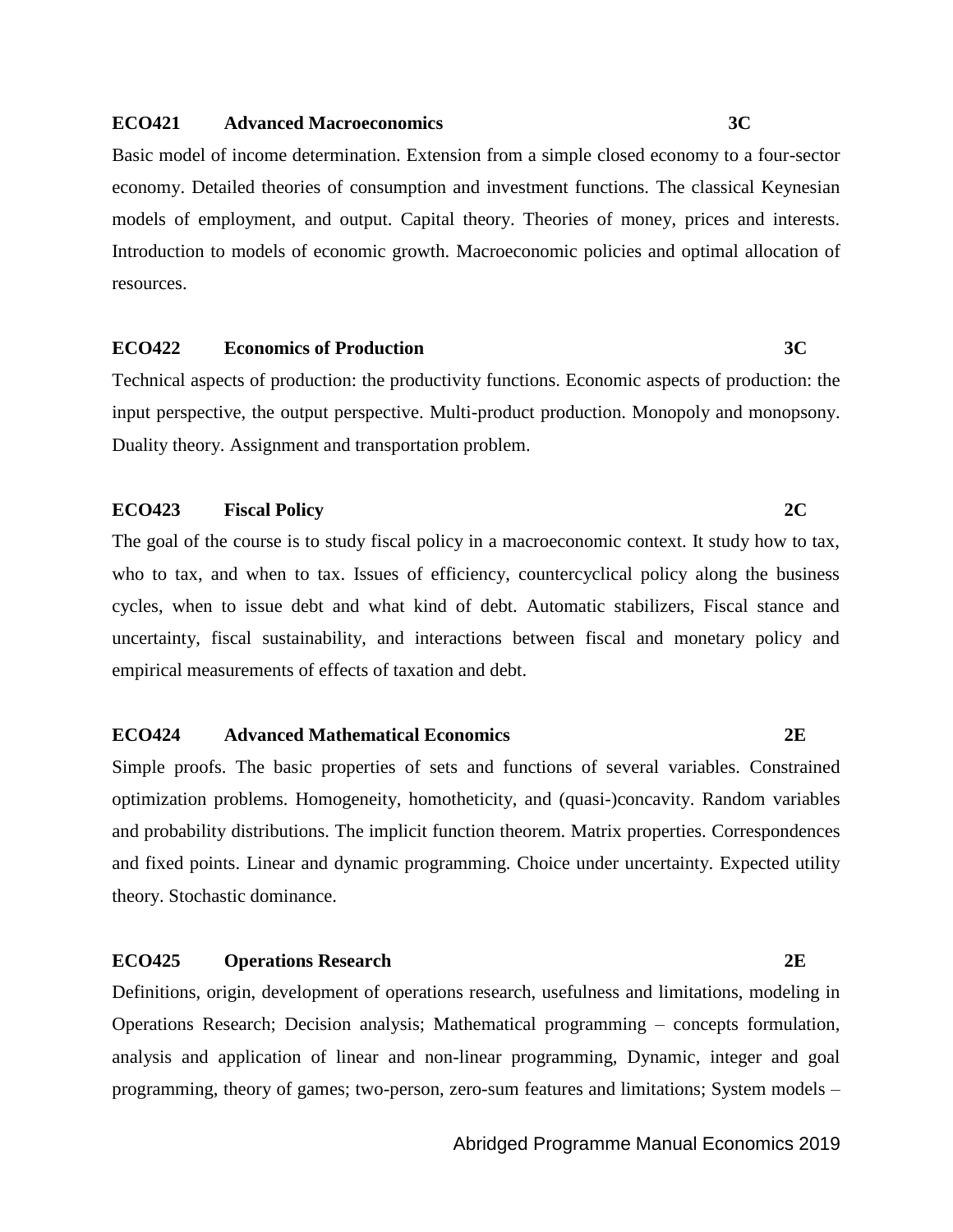system dynamics, advanced simulation; Queuing Theory and Application: Theory of Stochastic Process, Theory of Queues.

#### **ECO426 Petroleum and Energy Economics 2E**

This intermediate-level course is designed to equip the student with knowledge of matters relating to the Petroleum industry and its impact on the Nigerian economy.

#### **ECO427 Industrial Economics 2E**

Scope, methodology of industrial economics, industrial structure, definitions, problems and measurement theories of the firm; the growth of the firm, diversification in mergers and innovation, investment economics, risk, and uncertainty, the cost of capital, sources of finance, industrial pricing and marketing, pricing and marketing public goods, government intervention in industry and public policy, industrial location; industrial practices and policies in Nigeria and factors of fixed investment demand.

#### **ECO428 Health Economics 2E**

Why health economics? Important aspect of health care economics, how markets interrelate in medical care and health insurance; utility and health – the production of health, health through life-cycle, a model of consumption and health; the transformation of medical care to health, demand for medical care- conceptual framework; empirical studies for medical care demand and applications; the physician and physician firm; physician in the market place-location. Decision and consumer search and market equilibrium; the hospital as a supplier of medical care; hospitals in the market place; the demand for health insurance; health insurance supply and managed care; government provision of health insurance, externalities in health and medical care; managing the market; regulation, quality certification and technical change; universal insurance issues and international comparisons of health care systems.

### **ECO429 Research Projects/Original Essay 6C**

Developing students' skill in analyzing and writing reports based on an empirical or library study of a specific subject matter or topic in relevant areas of administration and management studies. Students should present a research-based report of not less than 2,000 words at the end of the session.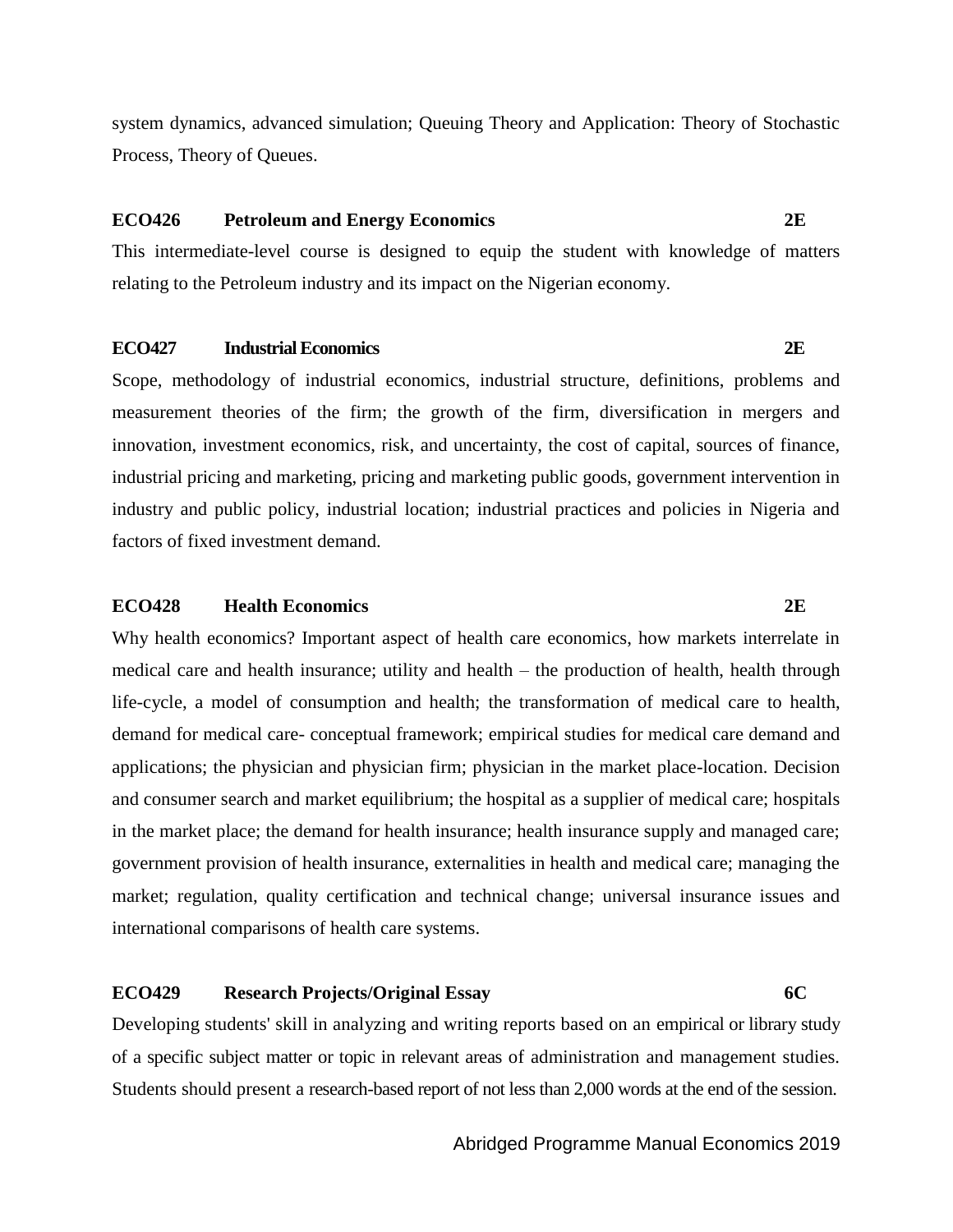#### **Courses from Other Departments**

#### **ACC 101 Principles of Accounting I 3C**

The nature, scope and purpose of accounting. The role of Accountants in Business Organisations. The accounting function and its relationship with the information system of an organizations. Users and uses of accounting information. Basic concepts and conventions of accounting. Accounting procedure and systems. The Accounting Equation. Source Documents and Subsidiary Books (Day Books, Journal and Cash Book,).Double entry book-keeping systems. The trial balance and correction of errors; Classification of expenditure between capital and revenue. Methods of recording accounting data: Manual and mechanical. Bank reconciliations statement. Introduction to financial statements (Preparation of simple final accounts of a sole trader). End of year adjustments in final accounts, e.g. prepayment, accruals, provisions and reserves etc.

### **ACC102 Principles of Accounting II 3C**

Asset acquisition and asset register, Accounting for depreciation and disposal of fixed assets. Bad debts and provision for bad and doubtful debts. Provision for discount allowable and receivable. Manufacturing account, Departmental Account. Types and correction of errors, uses of suspense account. Analysis and interpretation of final accounts of sole traders. Control accounts/self balancing ledgers and their uses. Incomplete records and single entry bookkeeping. Accounts for non-profit making organizations. Inventory valuation methods e.g. LIFO, FIFO, etc

#### **ACC201 Financial Accounting I 3E**

The nature, scope and purpose of accounting. Basic financial statements. Accounting conventions. Theory and mechanics of double-entry book-keeping. Book of original entry. The cash book and the ledger, classification, recording and summary of business transactions. The revenue accounts and balance sheets of business concerns. The valuation of assets and measurement of business income. The interpretation of accounts; significant accounting ratios. Sources and application of funds statements.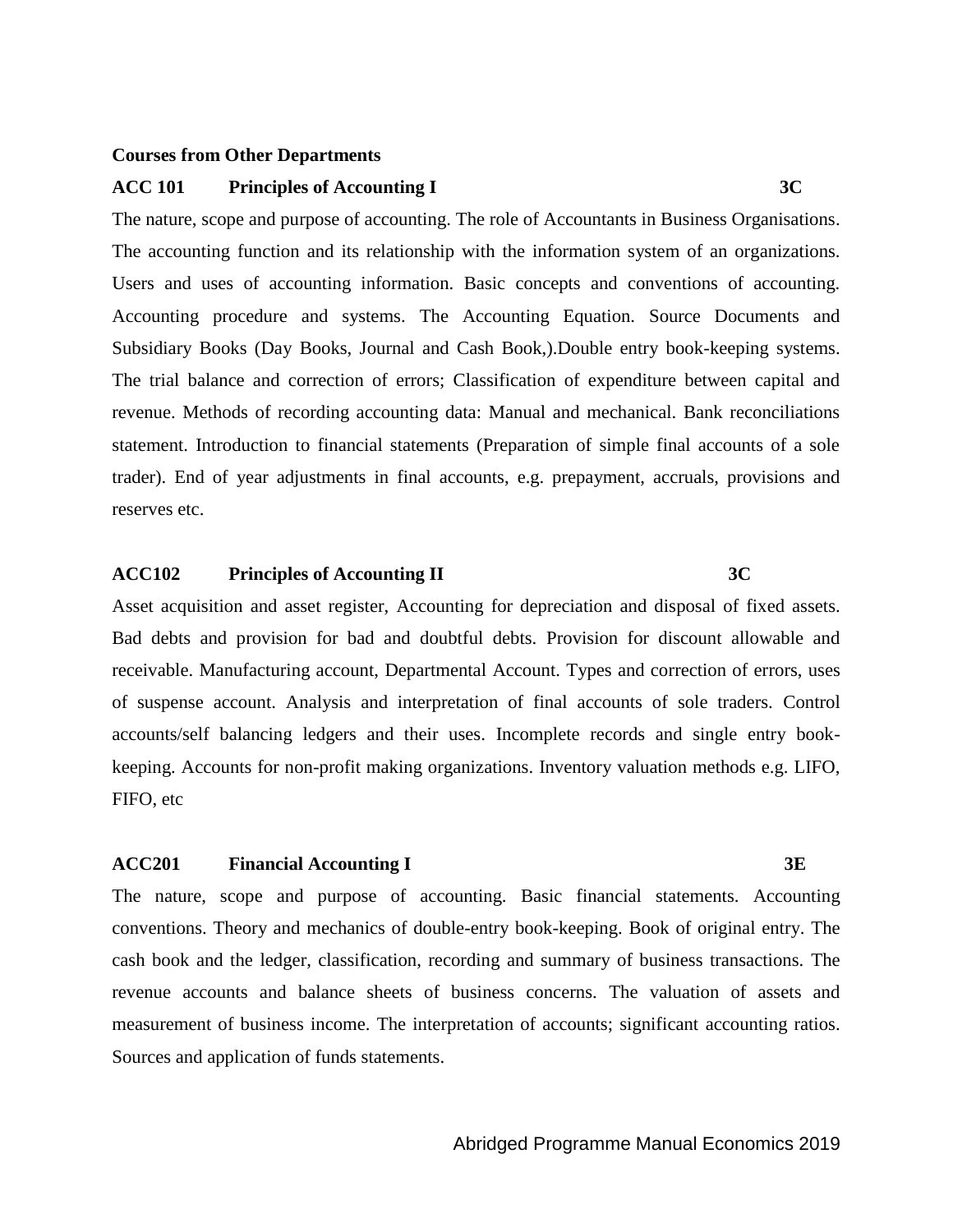#### **ACC203 Financial Accounting II 3E**

Review of Redemption of shares and debentures, and the use of sinking fund. Consignment accounts, goods on sale or return; royalties account; containers account; underwriters accounts; units trust accounts; Hire purchase accounts; joint venture; bill of exchange; Investment account; stock valuations and computation of insurance claims. Departmental accounts. Accounts of Banks and insurance companies in line with Bank and other financial Institutions Act. Pension and provident fund accounts. Estate agencies and property companies account; Farmers accounts.

### **ACC309 Management Accounting 3E**

Accounting for management control purposes; Objectives and Methods of Management Accounting: Cost Accounting Systems; General Principles of Costing; Behavioral Aspects of Costs; Element of Cost; Fixed Variable and Semi-Variable Cost; Budgets, Budgetary Control, Preparation of Master and Subsidiary Budgets including Cash Forecasting; Standard Costing-Preparation and Computation of Variances; Marginal Costing; Bread-even Analysis; Sources of Finance, Discounting Techniques and Investment Appraisal.

#### **BUS101 Elements of Management I 2E**

The Scope of business; the Character of business from social, legal and economic perspectives. Forms of ownership, organisation and Management. Marketing, Production, Finance and Accounting Functions, Government and Business. The Social responsibility of business. International business. Problems of Nigerian business enterprises.

#### **BUS 201 Business Communication 2E**

Rudiments of Communication: Communication Defined, Elements of Communication, Principles of Communication; Oral, Written and Non-verbal Communication: Language Defined, Non-verbal communication, Listening, Oral and written Communication; Functions and settings of Communication: Functions of Communication, Communication setting; Communication Theories and Models: Linear Model, Interactional Model, Transactional Model etc. Writing and Communication Methods: Writing Defined, stages of Writing, other Aspects of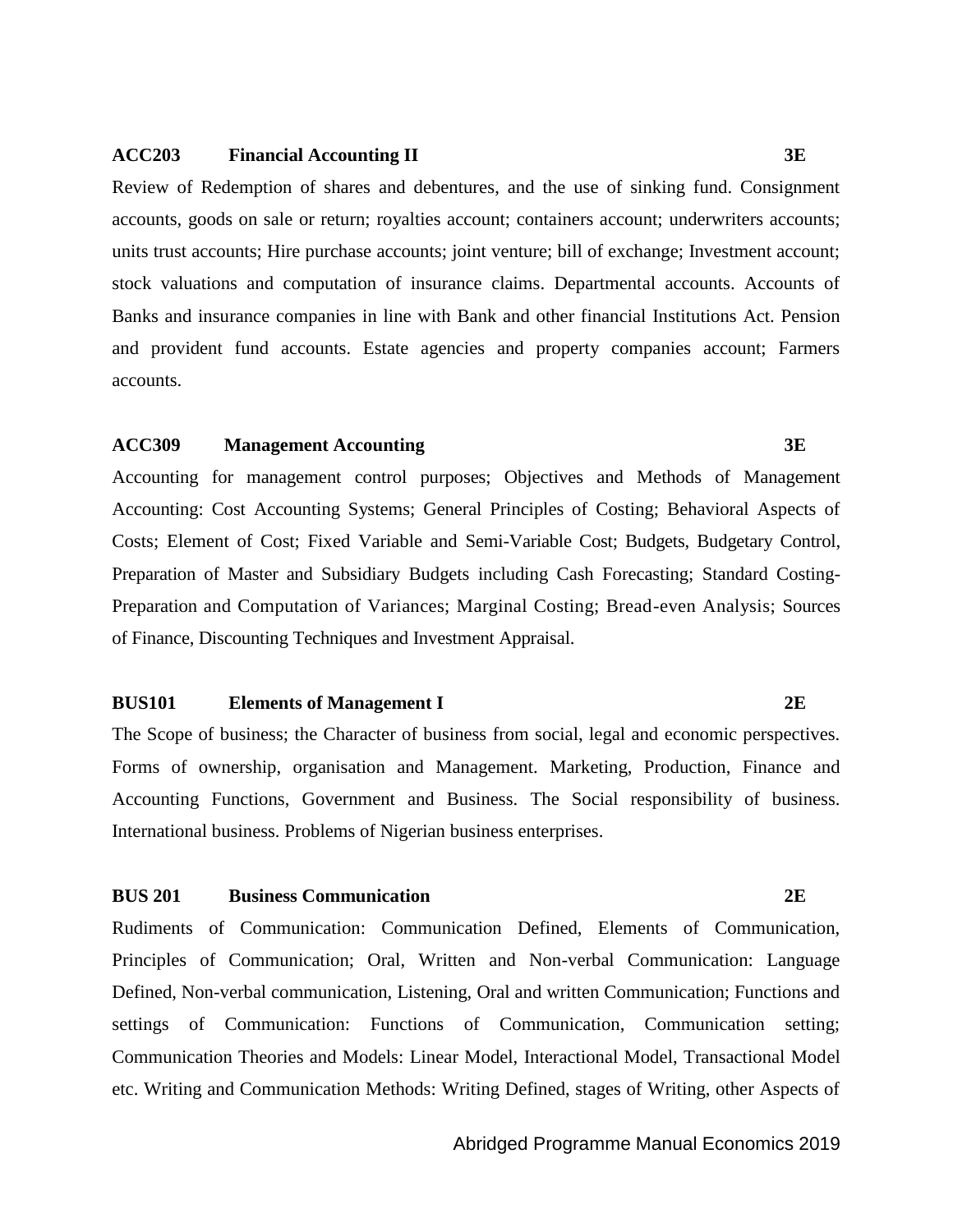the Writing Process, Corporate and Public Communications, Commercial Communication Method and Letter Writing. Process of Meetings, Conferences, Seminars, Symposium and Debates: Meeting Defined Conduct, Procedures, Aims and Benefits/Disadvantages of Meetings. Written Rules Affecting Meetings. Uses of Words, Sentences and Figurative Expressions, Words and their Meanings, Synonyms and Antonym Dynamism in Words, and Predication, Suffixation, Sentences/Figurative Expression. Reports and Handover notes: Types of Reports, Components of Reports and Handover Notes. Organization communication: The concept of organizational communication, Factors Affecting Effectiveness of Organizational Communication. Types of organizational Communication. Public Relations and Marketing Communication.

### **BUS301 Business Ethics 3C**

Introduction to Business Ethics. Fundamental concepts and principles. General responsibilities of the firm. Responsibilities towards customers. Responsibilities towards employees. Responsibilities towards other stakeholders. Responsibilities towards society. Responsibilities of the individual manager. Wider perspectives.

#### **BUS302 Theories of Human Resources 2E**

Concepts of theory in the physical and social sciences. Levels of theory. The features of theory in management. Links between management theories and management models. Practice of management conduct as a test of good management theory. Existing difficulties of developing useful management theories in Nigeria and other developing countries. Theories of management, e.g. the scientific management movement, the human relations movement, the systems movement, and the managerial behavioural movement, Theory X and Theory Y. The Grid approach, participative models. Management by Nigerian organizations.

Objectives, Quantitative and behavioural control models, Testing specific theories and models in Nigeria. Criteria for locating bad management practices, and ideas of how better management theories may be introduced to particular

#### **BUS 304 Social And Political Environment Of Business 2E**

The relationship between business and society. Business and Government. Business and the natural environment. Business and local communities. Owner stakeholders and corporate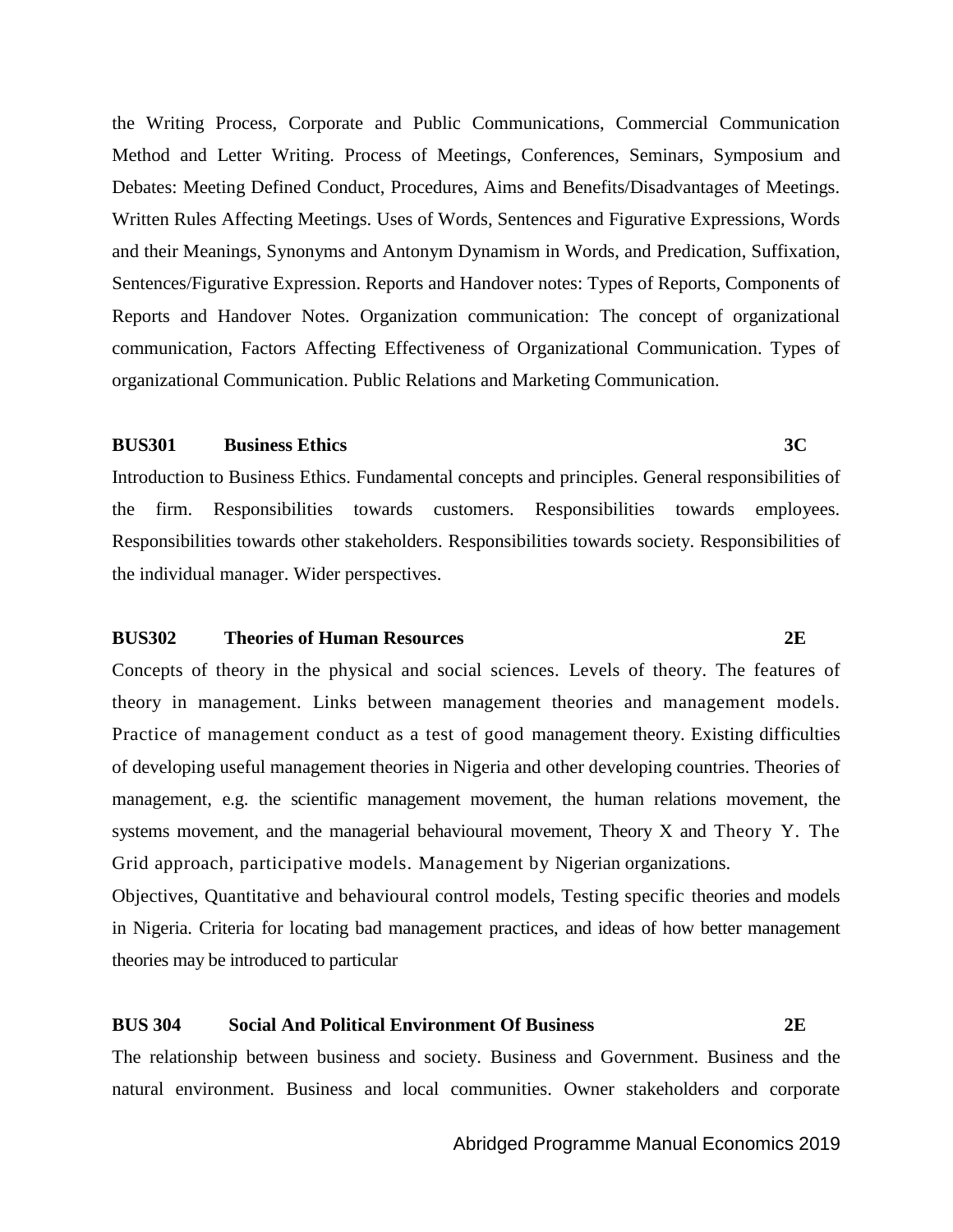governance. External and internal domains in and around the firm. Forces driving the new economy: knowledge, change, globalization. The PEST framework and PEST analysis. Internal and external sources of change. External drivers of change. Social and political factors affecting business in the Nigerian environment, in Africa, and in other countries of the world.

#### **BUS 306 Human Resource Management 3E**

Meaning, scope and nature of HRM; supply and demand characteristics of labour, by type; organization of the personnel functions; manpower planning; recruitment and selection; motivation; leadership styles; training and development; performance appraisal; disciplinary procedures; reward systems; employee welfare.

#### **FIN201 Introduction to Finance I 2E**

Nature and scope of finance. The firm and its financial objectives and financial decisions; the finance function, the role of financial managers, financial management as tools for planning and control; Nature and risks of finance; Introduction of financial analysis; profit planning; financial forecasting; Introduction to working capital management. Financing business; sources and choice of finance: Financial Intermediation process.

#### **FIN202 Introduction to Finance II 2E**

Evolution and structure of financial markets in Nigeria, capital market: structure, participants, instruments, requirements for listing, automated trading system, central securities clearing system, money market and sub-markets: structure, participants, instruments, negotiable instruments: bill of exchange, cheques and promissory notes

#### **FIN302 Financial Institutions 2E**

Financial markets: primary vs secondary markets, money vs capital markets, foreign exchange markets, derivative security markets. Financial market regulation. Types of financial institutions: deposit-type, non-depository, other types. Unique economic functions performed by financial institutions. Risks incurred. Globalization of financial markets and institutions.